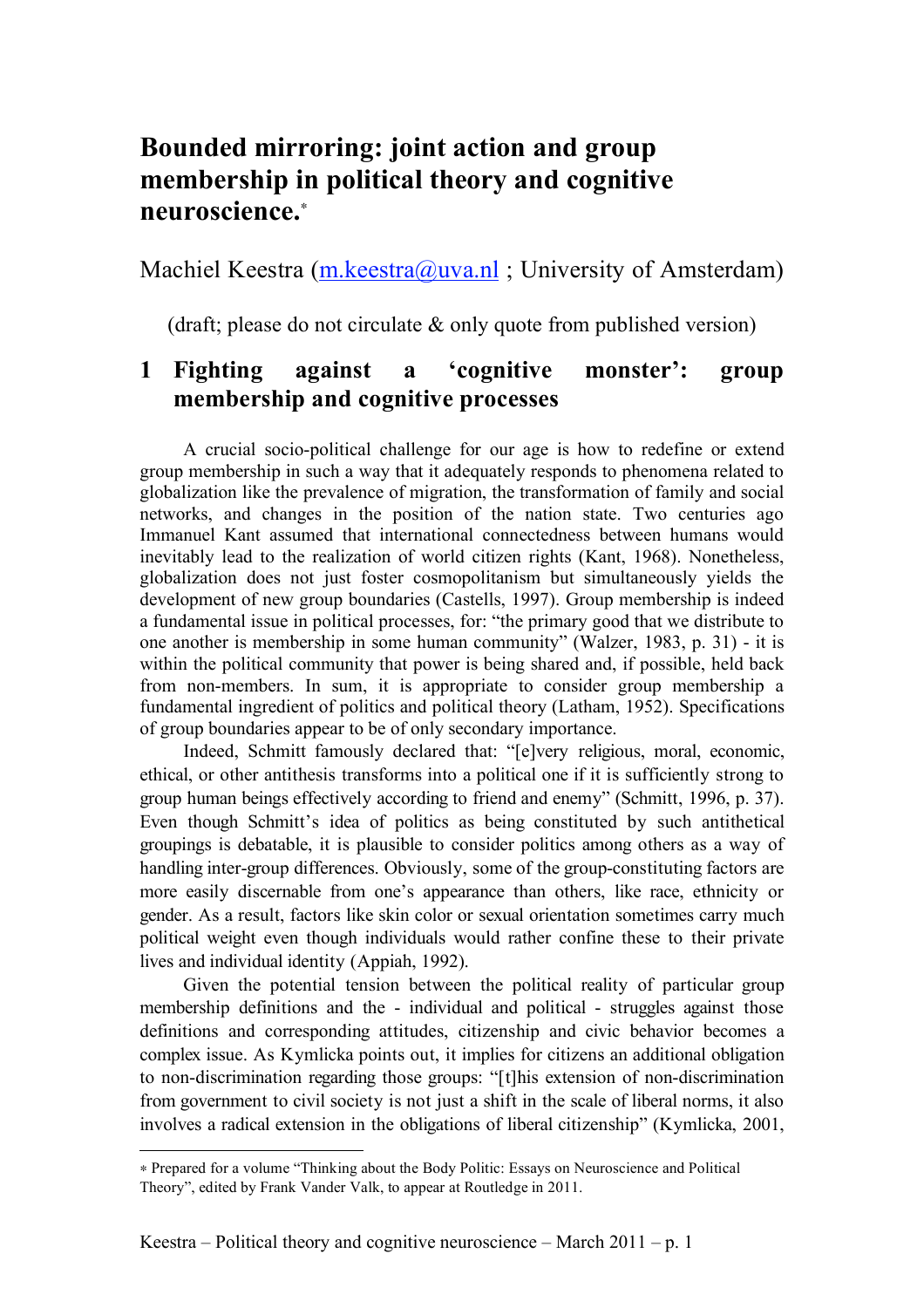pp. 298-299). Unfortunately, empirical research suggests that political intolerance towards other groups: "may be the more natural and 'easy' position to hold" (Marcus, Sullivan, Theiss-Morse, & Wood, 1995, p. 224). Indeed, since development of a virtue of civility or decency regarding other groups is not easy, as it often runs against deeply engrained stereotypes and prejudices, political care for matters like education is justified. Separate schools, for example, may erode children's motivation to act as citizens, erode their capacity for it and finally diminish their opportunities to experience transcending their particular group membership and behave as decent citizens (Kymlicka & Norman, 2000). This chapter outlines a possible explanation for these observations.

In doing so, it will not focus on collective action, which is a usual focus for political studies. Results demonstrate that the relation between attitudes and overt voting behavior or political participation is not as direct and strong as was hoped for. Several conditions, including the individual's experiences, self-interest, and relevant social norms, turned out to affect the link between his attitude and behavior (Marcus, et al., 1995). This chapter will discuss to what extent and how group membership does as well affect direct interaction – in particular joint action. Although politics does include many forms of action that require no such physical interaction, such physical interaction between individuals remains fundamental to politics – reason why separate schooling may undermine the citizenship of its isolated pupils (Kymlicka & Norman, 2000).

This chapter will focus on joint action, defined as: "any form of social interaction whereby two or more individuals coordinate their actions in space and time to bring about a change in the environment" (Sebanz, Bekkering, & Knoblich, 2006, p. 70). Cognitive neuroscientific evidence demonstrates that for such joint action to succeed, the agents have to integrate the actions and expected actions of the other person in their own action plans at several levels of specificity. Although neuroscientific research is necessarily limited to simple forms of action, this concurs with a philosophical analysis of joint action, which I'll discuss more below. Given this correspondence, the neuroscientific study of joint action may still deliver us insights into relevant properties of more comprehensive, political action.<sup>1</sup>

I will employ the example of joint action mentioned by Sebanz and colleagues of two persons carrying a table, being required to coordinate goals and means at several levels. Both persons can face the table and each other, partly imitating each other's behavior and partly complementing it, for instance by walking forwards and backwards respectively (Sebanz, et al., 2006). Furthermore, the scenario's for joint action can become more complicated if the table has to be carried upstairs, with persons of different sizes, or without a previously agreed direction or goal for carrying the table. Joint actions with a clearer political resonance, like writing and carrying a banner, building dikes or operating a cannon are not dissimilar in their relying on individuals coordinating their actions in order to obtain a goal in their environment.

What is not yet integrated in neuroscientific research of joint action is group membership, although political theory teaches it to be fundamental. Indeed, imperative

 $\frac{1}{1}$ <sup>1</sup> Putnam in his influential book 'Bowling alone' notes that it is especially the cooperative form of political participation requiring coordination that is in stark decline (characterizable in terms of 'serve', 'work', 'attend'), more than political participation in terms of 'self-expression' (characterizable as 'write') (Putnam, 2000, pp. 44-45).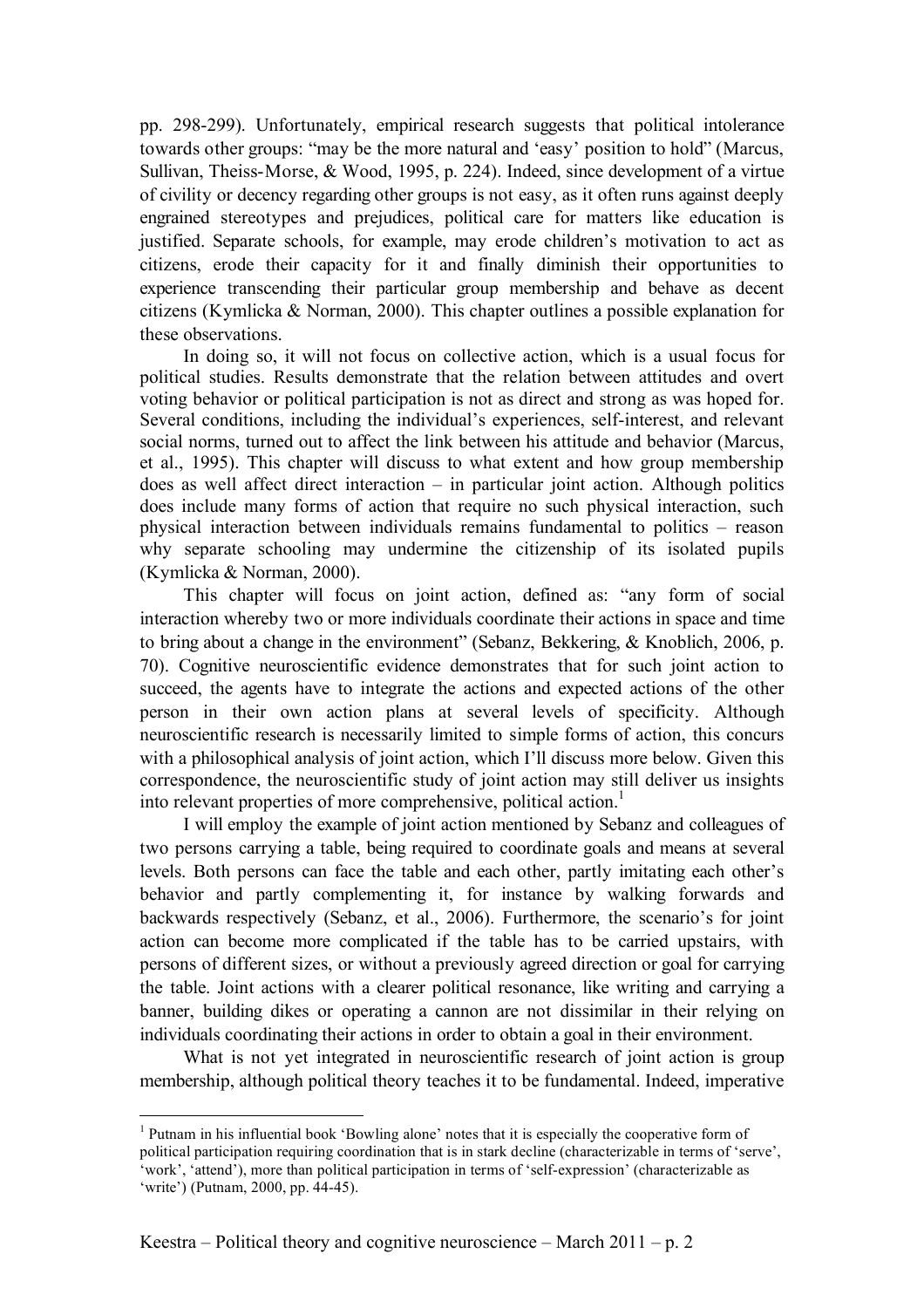for the success of any such joint action, is the prior recognition of others as potential members or candidates for such an action (Searle, 1990). Drawing on neuroscientific evidence that sheds some light on the impact of group membership for activation of so-called mirror neuron systems (MNS), I will discuss how this political element can become integrated in the mechanism responsible for joint action. Importantly, for joint action to succeed we need to recognize and understand the other agent's movements and intentions, irrespective of his or her group membership. Nonetheless, group membership turns out to modulate even these MNS, allegedly grounding our "capacity to constitute an implicit and directly shared we-centric space" and being crucial for joint action (Gallese, 2006, p. 21). Indeed, even though these may be held by some to imply that: "the evolutionary process made us wired for empathy" (Marco Iacoboni, 2009, p. 666), neuroscientific evidence suggests also that our wiring is more complex and is even vulnerable to political or ideological strife of a more recent date. Group membership appears to function as a filter, limiting entry into this 'we-centric space' to out-group members and thus affecting our capabilities for social interaction.

 As a result, we will find that there are several and different brain processes involved in joint action, which can respond differentially to a political issue like group membership. Since evocation of stereotypical prejudices and behaviors via perception of group membership is hard to control or avoid via rational choice, Bargh concluded that we possess a 'cognitive monster' (Bargh, 1999). This raises the question, why we carry around such a cognitive monster at all? Wouldn't it be much preferable if our brain would perform only consistently, having all cognition and behavior coordinated and determined through political and similar decisions? In that case, political theory would need to have only superficial interest in cognitive neuroscience (from now on: neuroscience), since neuroscience would not bring insights to the table that were of much relevance to political theory. Conversely, if neuroscience would demonstrate that this monster is completely insensitive to political decision-making, one could wonder what relevance would be left for political theory. A third response to this phenomenon of multiple mechanisms in one brain will be defended below, supporting the integration of insights from political theory and neuroscience. A response that echoes Aristotle's pluralistic account of man, who famously claimed man to be: "by nature a political animal" (Politics, 1252 a 3; cf. Eth. Nic. 1097 b 11). Nonetheless, this human nature needs the constraints offered by politics to avoid development into a monster indeed: "For man, when perfected, is the best of animals, but, when separated from law and justice, he is the worst of all" (Pol. 1253 a 31-33). According to this response, neuroscience can contribute to the investigation of man's nature, leaving ample room for the influence of political contents on neural processes. Scientific progress does therefore not contradict but rather confirms the 'indispensability of political theory' (MacIntyre, 1983)

#### **2 Causal pluralism and the integration of political theory and neuroscience**

Action is a phenomenon that can be approached from many different scientific perspectives, offering different explanations of that phenomenon. Jointly carrying a table, for instance, requires agreement between agents about when to start walking, who walks in front and in what direction. Besides, other forms of agreement about more distal goals are implied when this table figures in a political rally, for example.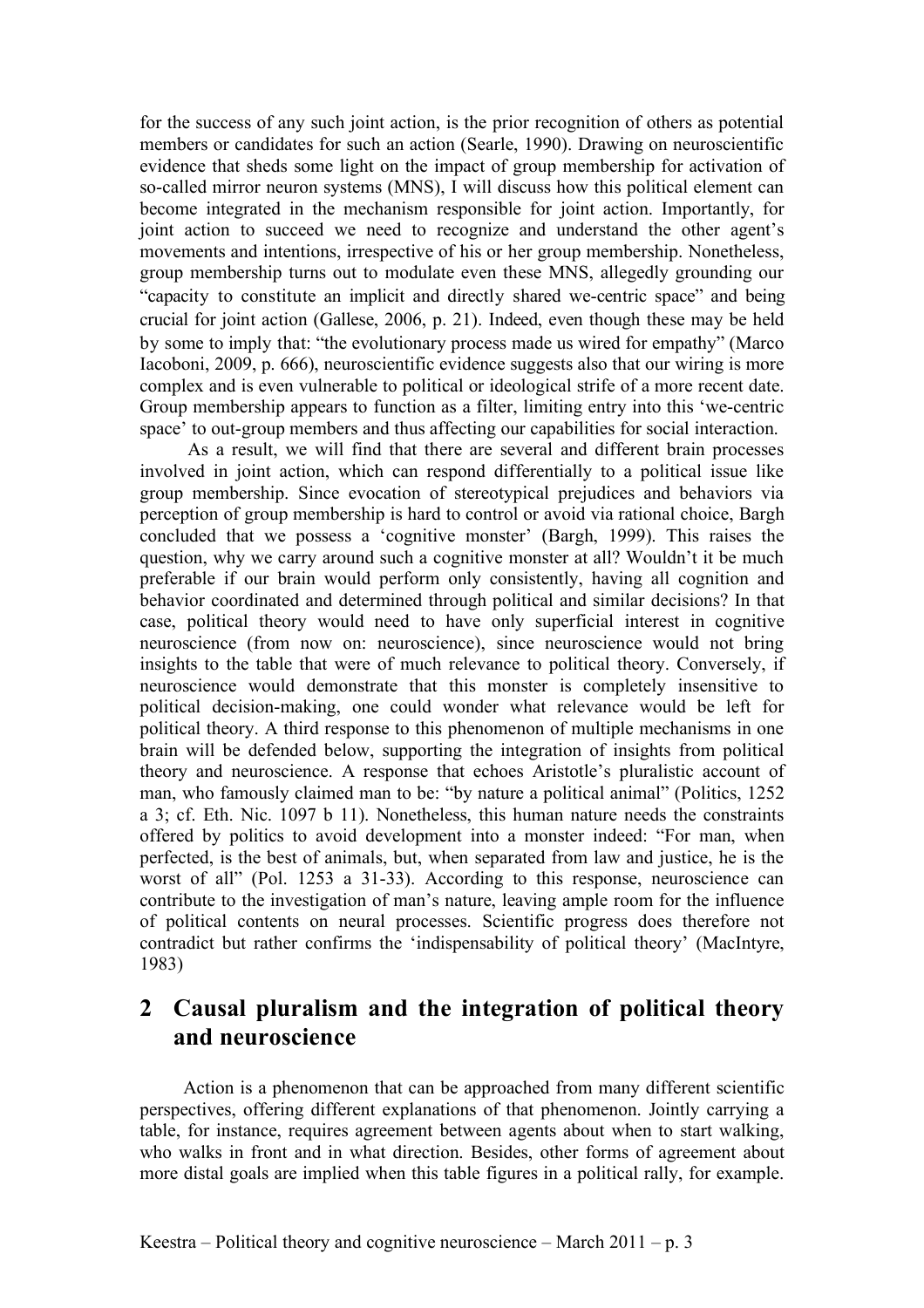As a result, the same phenomenon of two persons carrying a table may invite politicologists, social psychologists, cognitive scientists and neuroscientists to offer explanations, each focusing at one or more components of the explanatory mechanism. This complexity of action implies therefore a causal pluralism, where each cause contributes to the production of the phenomenon. Similarly, each cause also yields specific constraints on the phenomenon (C. F. Craver, 2007): physical limitations, psychological obstacles and political strive can all interfere and thwart this joint action. For the realization of an extremely simple political action like carrying this table, a plurality of causes must perform in coordination in order to produce the action.

Given this complexity and the corresponding causal pluralism it is not surprising that social scientists have become increasingly interested in the cognitive processes underlying our behavioral and cognitive responses. The 'cognitive turn' in the social sciences refers to an increasing interest in the properties of cognitive processes performed by subjects while engaging in activities (Fuller, 1984). Was the interest in the precise nature of these cognitive processes limited due to a prevailing behaviorist or functional perspective, this has changed dramatically in recent years. As the development of the cognitive sciences since some 55 years (Miller, 2003) and the subfield of cognitive neuroscience since some 30 years (Gazzaniga, Ivry, & Mangun, 2002) were accompanied by an expanding toolbox of experimental and computational research instruments, insights from these fields found ever-greater appeal in the social and humanistic sciences. From their side, these 'biologists of the mind' have come to claim that they can inform those "who wonder what life, mind, sex, love, thinking, feeling, moving, attending, remembering, communicating, and being are all about" (Gazzaniga, et al., 2002, p. 1). Even more pertinent to social and humanistic sciences, cognitive neuroscientists claim that our 'social codes' are largely dictated by our biology and not by our ideas (M Iacoboni, 2008) or that "there could be a universal set of biological responses to moral dilemmas, a sort of ethics, built into our brains" (Gazzaniga, 2005, p. xix).

In light of the complexity of social interaction and the roles played by ethical, political and social debates concerning group membership in reshaping our sociopolitical environment, these latter claims appear overstated and one-sided. In contrast, evidence strongly suggests the presence of a 'reciprocal determinism' of sociopolitical factors and neural processes involving both top-down and bottom-up interactions (Cacioppo & Visser, 2003). Similarly, the concepts or explanations that humans develop for self-reference have striking 'looping effects' and as such influence subsequent cognitive and behavioral processes (Hacking, 1995). For example, intercultural differences in the individual's independence or interdependence from his group have been found to affect even an unconscious perceptual process, like focusing on single objects or their contexts, respectively (Nisbett & Miyamoto, 2005). More relevant here is a looping effect when particular self-categorizations of subjects did influence their subsequent automatic intergroup or racial bias upon seeing strange faces (Van Bavel & Cunningham, 2008). Given such interactions, political theory and neuroscience need to joint forces for explaining the different processes that are relevant in this domain, about the influence of culturally specific cognitive representations or categorizations that are used in these processes (Sperber, 1996) and more generally about a "cognitive view of culture" (Shore, 1996, p. 39), without each discipline having to surrender itself.

Recognizing such reciprocal determinism, I will discuss the role of development and learning for the brain. In that context I will shed light on the consequences of the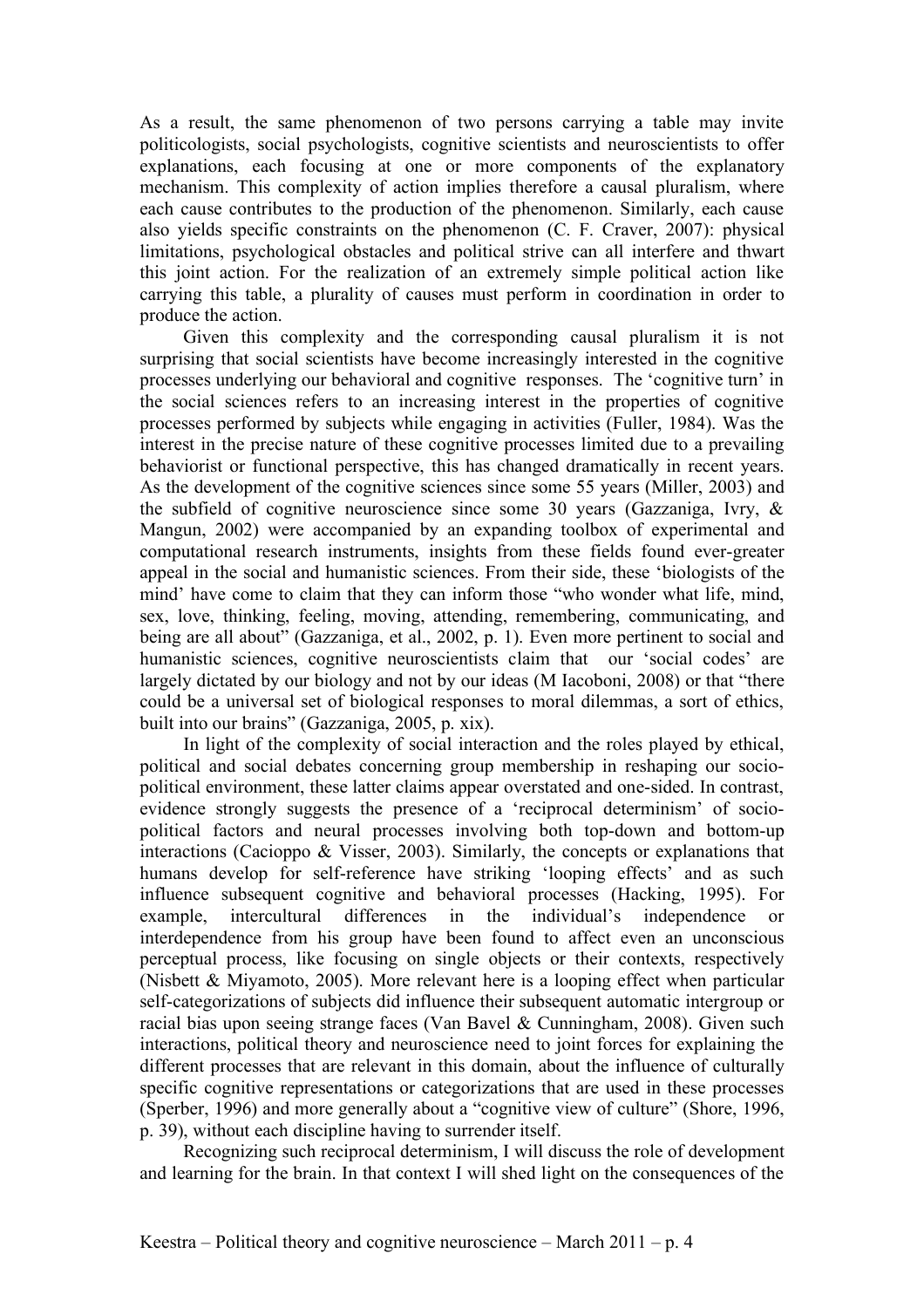fact that generally scientists refer to hierarchically structured and complex mechanisms in order to explain particular cognitive and behavioral responses. In emphasizing that their structure yield to such mechanisms in terms of processing speed, stability, flexibility and cost-effectiveness, we have to acknowledge that at times it is disadvantageous that a complex mechanism's components or operations have relative autonomy and independence. For at times, this structure hinders the simultaneous adjustment of all sub-mechanisms that constitute a complex mechanism, as when a socio-political decision does not affect all relevant sub-mechanisms that are involved in joint action. Interdisciplinary integration of insights in the complex interaction of these components may allow us to improve that situation.

#### **3 Hierarchical structure and its benefits for individual action coordination**

When two persons are carrying a table up a stage for a political debate, they demonstrate a case of coordination of goals, means and behaviors at several levels of specification – both together and individually. This will be discussed as the 'cascade of intentions' more below, distinguishing distal, proximal and motor intentions (Pacherie, 2008). For example, each individual will have a similar distal intention or long-term interest – perhaps even partisanship - in politics. Similarly, each will want to enable the political discussion and assume that the table suits that occasion. Together, they must then form a proximal intention to walk the table in a particular direction and to a specific location. Finally, they will automatically and tacitly align their motor intentions, relevant for walking speed, holding the table, and so on. Interestingly, there is also coordination at stake between these levels of intentions for each agent individually and together. Importantly, however, the coordination between levels – like between political goal and walking synchronization - is rather loose: the political goal does not determine how to walk with the table, nor does adjustment of walking speed enforce political revisions – not for the individual nor for the interacting agents.

Generally, in complex and dynamical systems, ranging from biological systems to large social organizations, processes are structured hierarchically. The general prevalence of hierarchical forms of organization does not preclude relative autonomy and independency of levels. On the contrary, control of the specifics of the here and now are relegated to a lower level, while the control of more general aims and goals are generally kept at higher levels. Important advantages of such a structure for those systems are their being more stable and faster in their response, less vulnerable to interruption, more flexible in responding to environmental changes, and more efficient in evolution, development or learning (H. A. Simon, 1969; Wimsatt, 1986).

Not surprisingly, processes involved in action are usually also hierarchically structured. A hierarchical organization of control allows better performance of complex actions than sequential or chaotic orderings do, as evident even in simple grooming behavior of flies (Dawkins & Dawkins, 1976). The complexity of action in humans and primates is due to their exhibiting many more levels of superordinate and subordinate action goals and having longer duration. Analyses of great apes' plant eating behavior has led to the distinction between a vocabulary of basic actions that can flexibly be assembled to complex action programs appropriate for each plant. The hierarchical structure allows these animals to interrupt, repeat, correct or adapt a subroutine without affecting the overall action (Byrne  $\&$  Russon, 1998) – adding to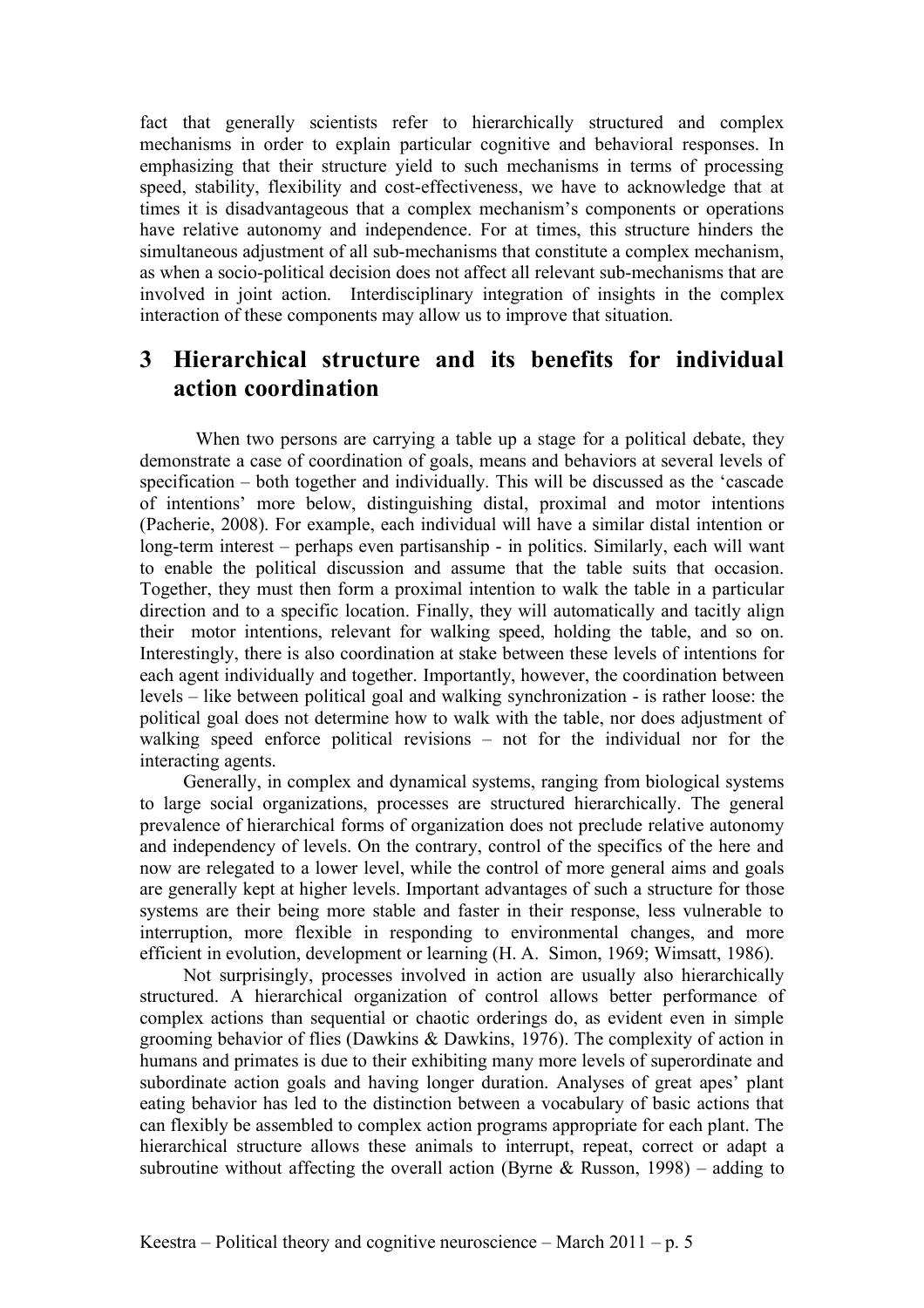the previously mentioned benefits of hierarchical structure. Besides, it enhances the understanding and imitation of another individual's action (Lestou, Pollick, & Kourtzi, 2008), important for joint action.

Hierarchical structure also facilitates tool use and action planning in animals, especially observable in humans (Clayton, Bussey, & Dickinson, 2003; Emery & Clayton, 2009). When language emerged, with its hierarchical structure and its recursivity,<sup>2</sup> humans have become apt at reflecting on and coordinating their actions and action plans - not just individually, but also intersubjectively (Deacon, 1997). Such reflection and the coordination of actions and action plans, adds in particular coherence and consistence to the other benefits like speed, stability, flexibility, consistency and cost-effectiveness of action.

Indeed, while animals appear generally to be driven from moment to moment by their proximal or immediate intentions, it is held to be a: "particularly characteristic of humans, however, that they are able to form […] 'second-order desires' or 'desires of the second order'" (Frankfurt, 1988, p. 12). Reflecting on and evaluating their desires or intentions, humans are better capable of organizing and coordinating their complex actions. Such coordination requires the development of stable preferences for second-order desires like the desire to devote more time and resources to one's political activities and to reject a dislike for political rallies. Without such constraints, an agent will easily succumb to counterproductive and inconsistent actions: "Suppose that someone has no ideals at all. In that case, nothing is unthinkable for him, there are no limits to what he might be willing to do. He can make whatever decisions he likes and shapes his will just as he pleases" (Frankfurt, 1999, p. 114). Below, we'll discuss whether a political ideal can serve to constrain an agent's action space at several levels of specificity.

Similar to Frankfurt's emphasis on second-order goals and ideals, Bratman assumes a 'methodological priority of future-directed intention' because such distal intentions support the coherence and consistency of our actions by coordinating these actions over time (M. Bratman, 1984, p. 379): choosing a political career coordinates more actions over time than choosing where to put a table here and now. Importantly, Bratman emphasizes that it is undesirable for an agent to continuously reconsider and reorganize his action plans. Instead, a planning agent has to make some 'basic commitments' which are helpful in organizing his life, which have survived recurrent considerations and of which it is reasonable for him to be conservative about (M. E. Bratman, 2006b). This conservatism may be adequate in the case of rational action planning, leaving open the possibility of instantaneous adjustment of our distal intentions. The question is, however, whether such a modification will transpire to all lower levels of specification of the action hierarchy and include the cognitive and neural processes that are involved in performing our actions. First, we will expand the present reflection on hierarchical action plans in order to consider joint action.

#### **4 Joint action and the incomplete yet sufficient merger of action plans**

 $\frac{1}{2}$ <sup>2</sup> Recursivity as a core feature of human communication has been suggested to be a characteristic of other human capabilities in social networking, navigation and arithmetic as well in (Hauser, Chomsky, & Fitch, 2002).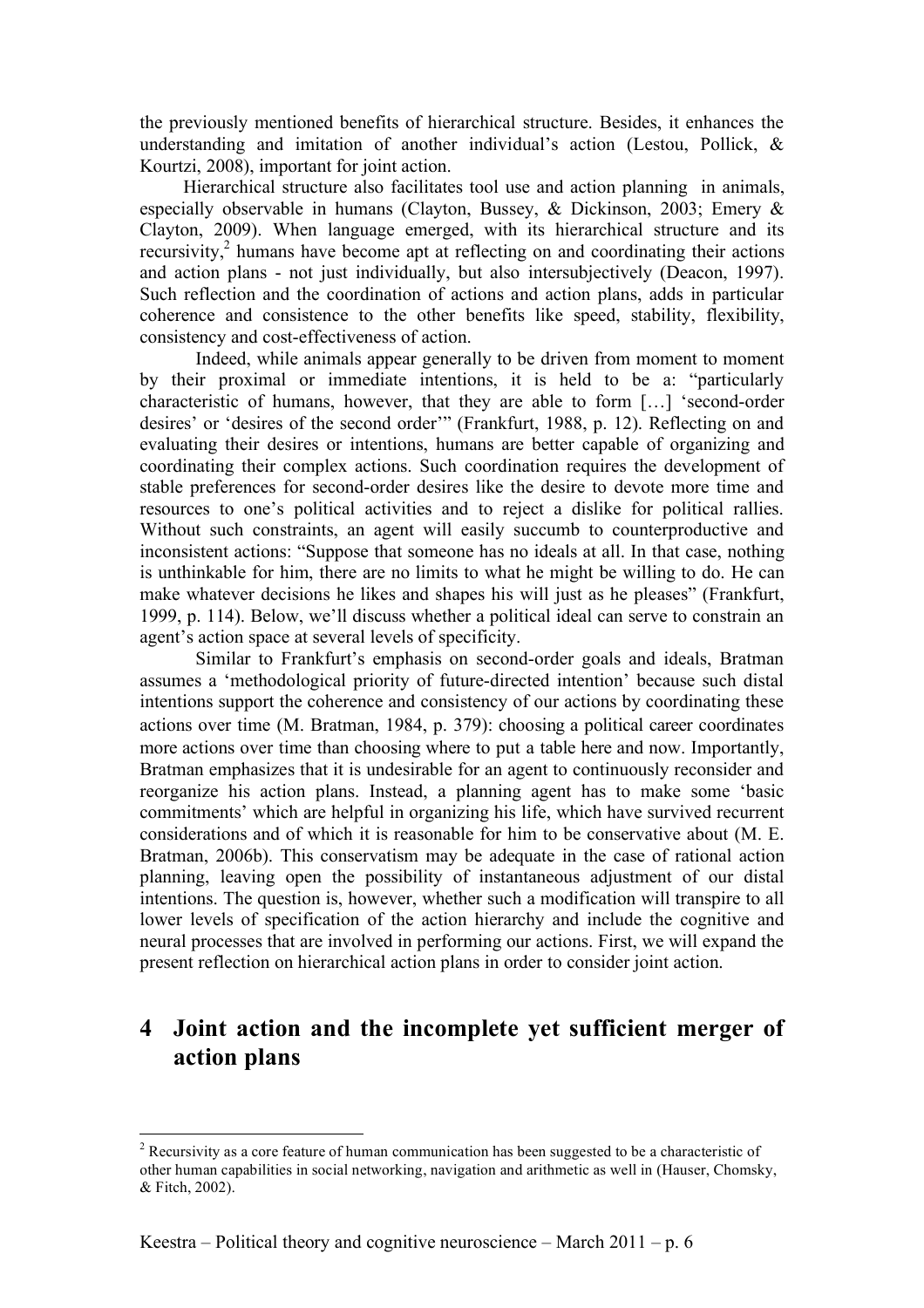Action planning delivers two further advantages. First, without a constrained space of actions, an agent would continuously reconsider his actions, thus ignoring "that there are significant limits on the time and attention we have available for reasoning" (M. E. Bratman, 1999, p. 59). Second, action plans are beneficial for ourself and for joint action because: "our pursuit of organization and coordination depends on the predictability to us of our actions" (M. E. Bratman, 1999, p. 59). Extending the analysis of individual action to joint action is warranted, since: "there are clear analogues, in the shared case of the coordinating, structuring, and guiding roles of intention in the individual case" (M. E. Bratman, 2009, p. 154). This raises an important question: is it necessary for joint action to succeed that both agents' intention hierarchies or action plans become completely identical?

The answer is no, thanks again to the complexity of the hierarchical and dynamical structure of action. Two agents can carry a table without agreeing politically and, conversely, they can join the same party but still disagree on how to carry that table. They need to be able to – implicitly or explicitly - identify at what specific level within their hierarchies a particular action is placed and to evaluate its potential role in their own comprehensive action plans. The partial merger of their action plans may imply that they share particular subordinate goals, while still diverging regarding other aspects of their action plans. However, in order to successfully act together, they must allow such divergent aspects of each other's plans also a role in their own action planning, aiming for a fair trade-off in their negotiations about the details of their joint actions (M. E. Bratman, 2006a). If one agent prefers walking in front, it is sensible for the other to give way.

Interesting both to political theory and to the neuroscience of joint action, such cooperation therefore cannot succeed without the two agents taking into account each other's intentions, priorities, goals, and the like. Without such mutual recognition, they both risk that the other agent opts out of the cooperation, doubting whether his goals are supported sufficiently. Because of this, a spillover effect of joint action obtains in the form of a tendency towards shared deliberation and even shared governance as conditions for successful joint or social action (M. E. Bratman, 2006a). If one needs the other to help carrying a table, one is advised to let political differences rest, for example: a partial merger of action plans is necessary, but political ideals must not be shared in this case. Joint deliberation should allow the cooperators to identify converging and diverging aspects of their action plans and to integrate these plans at several levels, as far as necessary – and possible, of course.

Clearly, such deliberation does not usually touch upon the motor behavior necessary for carrying the table. Indeed, joint action relies on an automatic inclusion of the other agent's motor intentions and capabilities in one's –implicit- action plans, as was observable in an experiment where agents of different lengths appeared to smoothly handle wooden planks of different lengths alone or together without deliberation (Richardson, Marsh, & Baron, 2007). The cognitive processes that allow this form of joint action are of a different nature than those reflected upon in this and the previous sections. Nonetheless, they can interact with each other.

Obviously, not only are action plans specifiable at various levels, they are also carried out by mechanisms that can also be analyzed and explained at several levels. This is responsible for a causal pluralism that can bring along its own coordination problems: the processes that take place at different levels of a mechanism are characterized by their own properties and constraints. It may be that in a situation where political constraints demand the immediate adjustment of our definition of group membership, the inclusion of a former out-group member in our automatized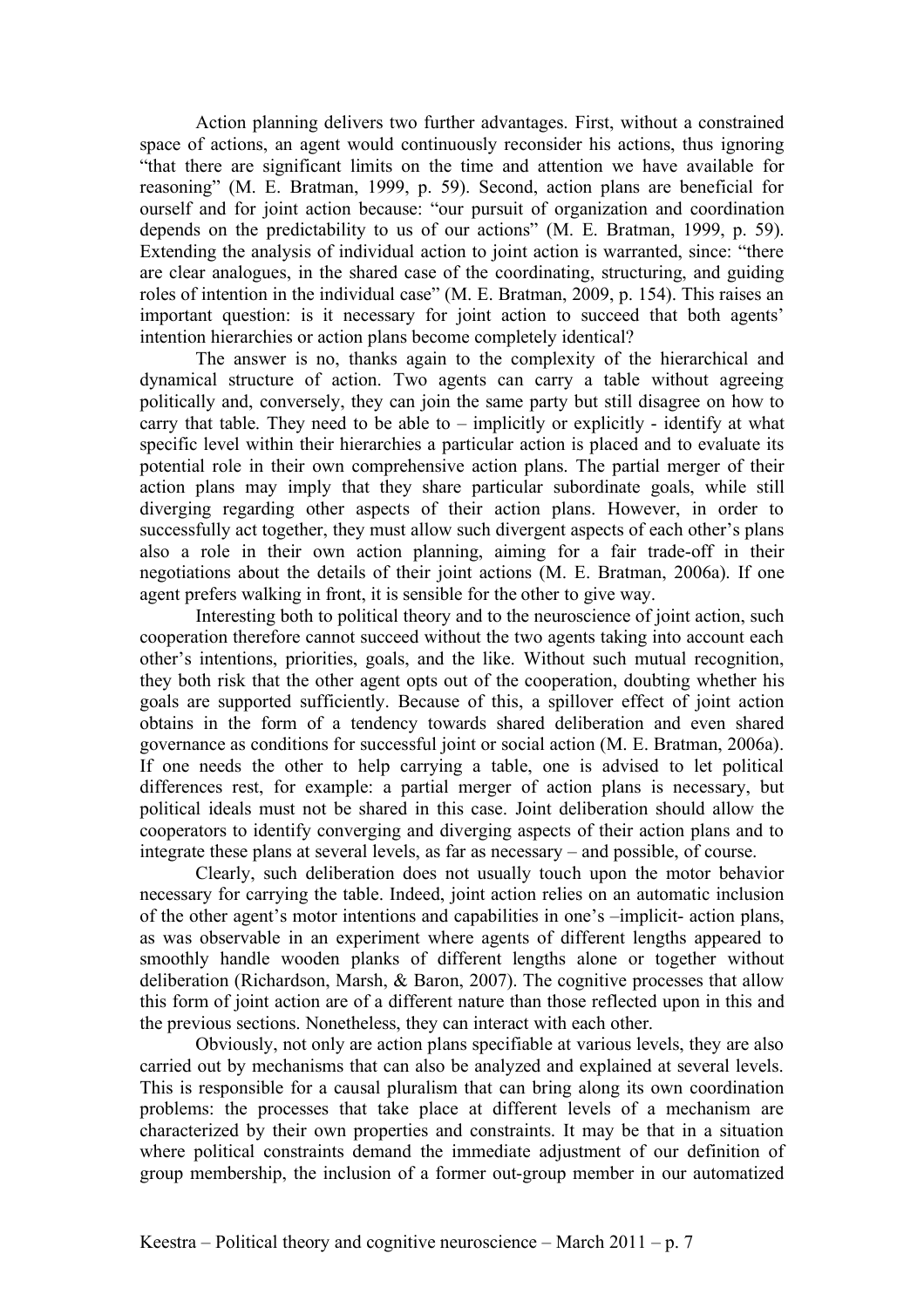and implicit action plans will still be constrained by a 'cognitive monster'. If we want our political decisions to be aligned with those neural activations that constitute our cognition and behavior, we need neuroscience to inform us about constraints of the neural processes involved. In addressing some of these constraints below, I will again refer to the benefits that a hierarchical structure of complex and dynamical systems yields, even if at times it appears disadvantageous.

#### **5 The flexible and open structure of responsible mechanisms**

In explaining political decision making or carrying a table, the brain plays a central and crucial role.<sup>3</sup> Research of cognitive and neural processes has also resulted in the recognition of different levels of analysis and explanation. Different levels of analysis are employed when researchers distinguish between for example neurophysiological, anatomical, psychological and computational perspectives on one and the same phenomenon (Churchland & Sejnowski, 1988). For the integration of the results that interdisciplinary investigation of such a complex process at various levels yields, neuroscientists usually aim to present a mechanistic explanation of that phenomenon. Such a mechanistic explanation of carrying a table or a specific case of political cognition or behavior offers the analysis and description of its responsible "mechanism" by referring to: "a particular set of parts that carry out specific operations, organized so as to produce a given phenomenon" (Bechtel, 2007, p. 4). Developing a mechanistic explanation of complex phenomena, researchers generally use two different yet related research strategies, that help them to develop an explanatory mechanism: the heuristics of decomposition and localization. This implies that the phenomenon or process under study is decomposed in subcomponents and operations, which are subsequently localized somewhere in the system or organism that produces it. Each subcomponent may be explained by a separate explanatory (sub-)mechanism. Studying these sub-components and operations requires a variety of research methods and explanatory theories (Bechtel, 1993).

Similar to the ever more refined explanatory mechanism for visual information processing (Bechtel, 2001) and for – the various forms of - memory (C.-F. Craver, 2002), action can be decomposed into components and operations that are somehow realized by an agent.<sup>4</sup> For instance, the explanatory mechanism for (proximal) intentional action consists of 'what', 'when' and 'whether' components, relying on hierarchically organized neural networks (Brass & Haggard, 2008). Explaining joint action requires additional components and operations that enable agents to recognize and integrate each other's movements and goals into their own action plans (Sebanz, et al., 2006). Integration of all relevant insights into an explanatory mechanism, its operations and components and the relevant environmental conditions is very complex and leads at most to a 'mosaic unity' (C. F. Craver, 2007).<sup>5</sup>

 <sup>3</sup> <sup>3</sup> Obviously, I don't mean to deny the importance of the brain's embodied nature (cf.  $(A, Clark, 2008)$ ). However, for the present context I don't need to focus on that aspect.

<sup>&</sup>lt;sup>4</sup> Such an approach to action understanding has been explored in (Machiel Keestra, 2011).

 $\frac{1}{2}$ . The complexity of explanatory mechanisms in the life sciences is also the reason why there is a causal and theoretical pluralism involved. With each of these causes researchers can only partly explain the properties of a particular phenomenon, rendering each associated theory only limited significance.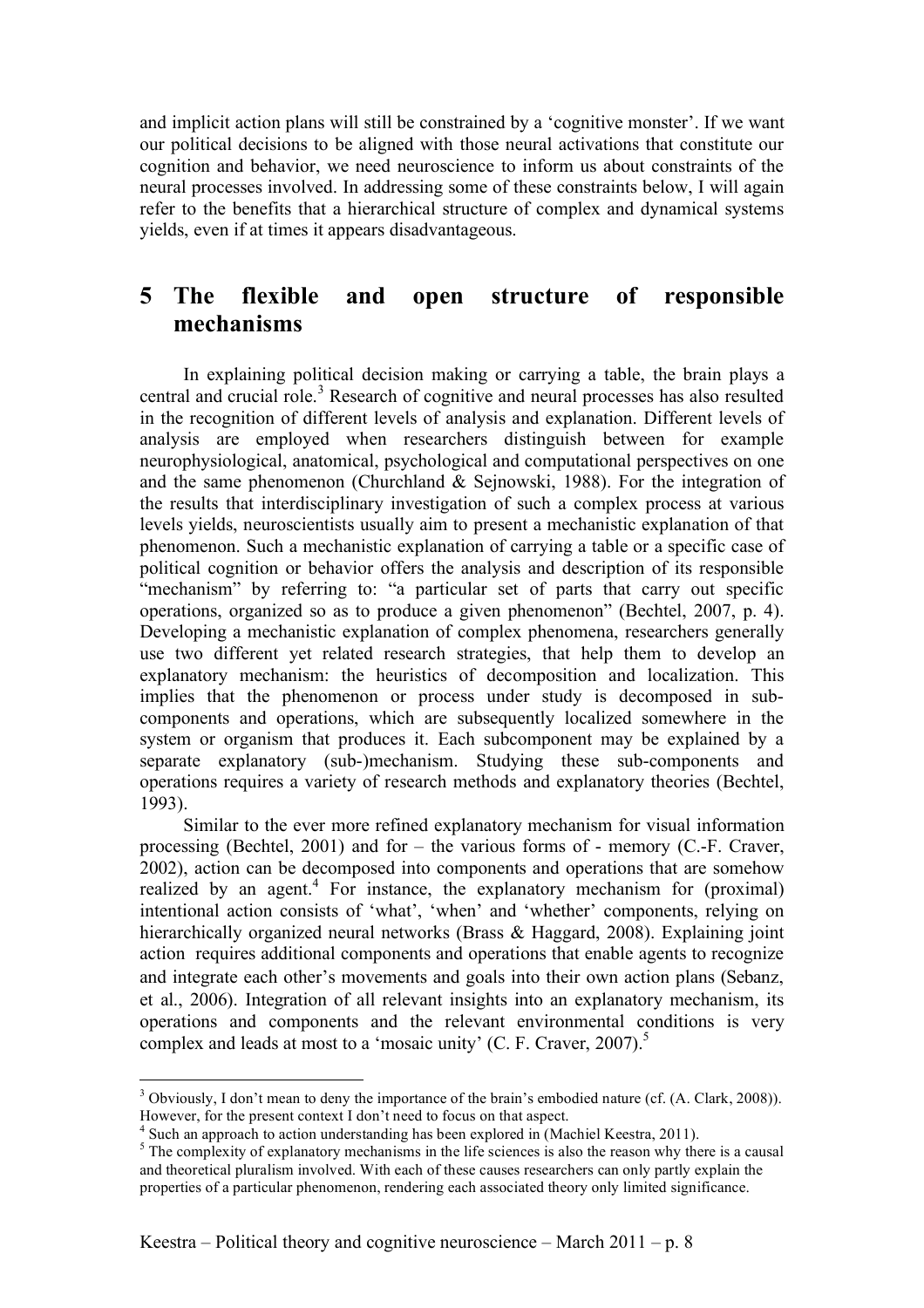This complexity is even enhanced by the prolonged development and farreaching learning processes pertaining to biological organisms. For one, learning and exercise usually leads to adjustments of the hierarchically structured mechanisms. As a result, an automatized skill like walking can receive relative autonomy and be then performed alongside an additional task like talking (Poldrack, et al., 2005). Importantly, once a skill such as walking or talking is automatized, its responsible mechanism does no longer include continuous conscious, top-down control as it is required for novices (Karmiloff-Smith, 1992). 6 For another, and especially relevant to our discussion of political theory and joint action, during this process of learning and automatization, an integration of environmental information in the mechanism often occurs, constraining the automatized function. For example, even the relatively simple imprinting mechanism in goose chicks is relatively open for such integration of environmental information. Because of that, chicks will potentially follow for the rest of their life not a mother goose but a dog, an ethologist, or another object that fits the only loose constraints of the relatively autonomous imprinting mechanism. Being much more complex, the mechanisms producing human cognition and behavior are even better capable of integrating environmental information (Wimsatt, 1986).<sup>7</sup>

Learning therefore implies that information from an agent's socio-political environment becomes integrated in the mechanism underlying socio-political cognition and behavior. Under circumstances, this may even increase the benefits in terms of speed, stability, flexibility, adaptivity, and corrigibility that we ascribed to hierarchically structured, complex and dynamic systems. Given the autonomy and independence that component mechanisms and operations can have, however, this can also lead to undesirable forms of inconsistency or incoherence. The coordination between levels that was earlier defended may have its limitations. To understand this, we will next discuss the presence of a shift of control in the so-called 'cascade of intentions' (Pacherie, 2008) that underlies motor behavior.

#### **6 The cascade of intentions and a shift of action control.**

Elaborating on the previously discussed, philosophical, distinction between distal (or: future-directed) and proximal (or: present-directed) intentions and integrating it with cognitive neuroscientific and computational insights, Pacherie has developed a hierarchical model of action control supplementing these with a third type of intentions: motor intentions (Pacherie, 2008).<sup>8</sup> Applying our example once again, motor intentions are involved in specifying our motor movements when carrying a table, while proximal intentions are concerned with the affordances of the situation in which we are carrying it. The distal intentions are relatively abstract and

There are many theories regarding gene regulation, for instance, each explaining only a part of the properties or constraints of the phenomenon (Beatty, 1997).

<sup>&</sup>lt;sup>6</sup> This result of learning holds even for simple skills like perception. The fact that this automaticity and relative independency is a result of development and learning and not a precursor to it, is the reason why such processes are called the result of modularization instead of being innately modular (Karmiloff-Smith, 1992).<br><sup>7</sup> This fact can partly explain the socio-cultural variability among humans even in seemingly inflexible

and innately determined cognitive functions with stable and sometimes wide-ranging consequences, like perception and attention (Ketay, Aron, & Hedden, 2009).

<sup>&</sup>lt;sup>8</sup> Bratman's analyses of joint action, too, are being integrated in neuroscientific accounts, as in (Dominguez Duque, Lewis, Turner, & Egan, 2009; Newman-Norlund, Noordzij, Meulenbroek, & Bekkering, 2007).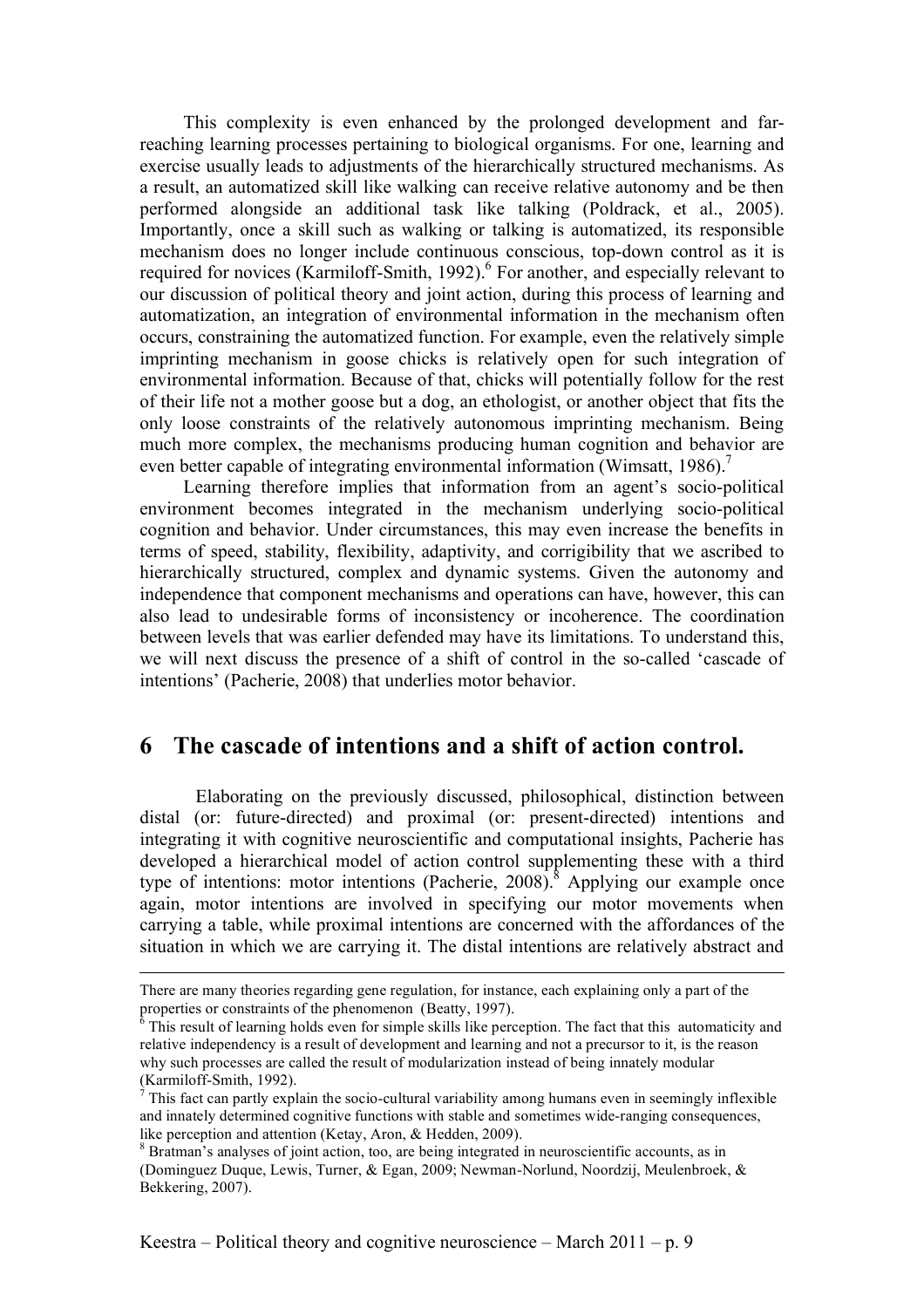wait for appropriate situations to be further specified. Consideration of this model of multi-level control can inform us why and how it is that an embraced political ideal or even a proximal intention to cooperate with an out-group member may still not be sufficient to determine the performance of appropriate behavior.



Time

Fig. 1. The intentional cascade of D-intentions, P-intentions, and M-intentions.

(Figure from (Pacherie, 2008, p. 189).

Although the arrows at the right refer to bottom-up and feedback processes, the important direction of control is downwards. Emphasizing the interaction between the three types of intentions, yet also their relative independence, Pacherie notes that the 'what' or the goal of an action "can be specified at the three levels of Mintentions, P-intentions, and D-intentions" (Pacherie, 2008, p. 196). Distal intentions are the result of deliberation and planning in the sense of Bratman. They need subsequent anchoring in a particular situation, as proximal intentions, for their realization. To this end, the conceptual terms of the distal intention are being combined with the perception and recognition of the options for action here and now, while memorized information is employed as well. As a result, the proximal intention delivers not an abstract but instead an 'indexical representation of the action to be performed' (Pacherie, 2008, p. 184). Given this indexical representation of a situation and relevant objects and agents, motor intentions need subsequently to be specified. This second step is responsible for a 'parameter specification' in the form of motor intentions - or motor schemas or representations, as they are called in the literature (Pacherie, 2008, p. 189; Fig. 1). <sup>9</sup> For this, the agent partly relies on those motor schemas that are stored in his or her memory, depending on previous experience and practice. Such specification of our motor intentions occurs usually without involvement of higher levels of control, saving the agent a lot of cognitive resources

<sup>-&</sup>lt;br>9 <sup>9</sup> In accordance with mechanistic explanation, motor intentions can be again decomposed for instance in arm transport and grip in the case of grasping movements (Cavina-Pratesi, et al., 2010).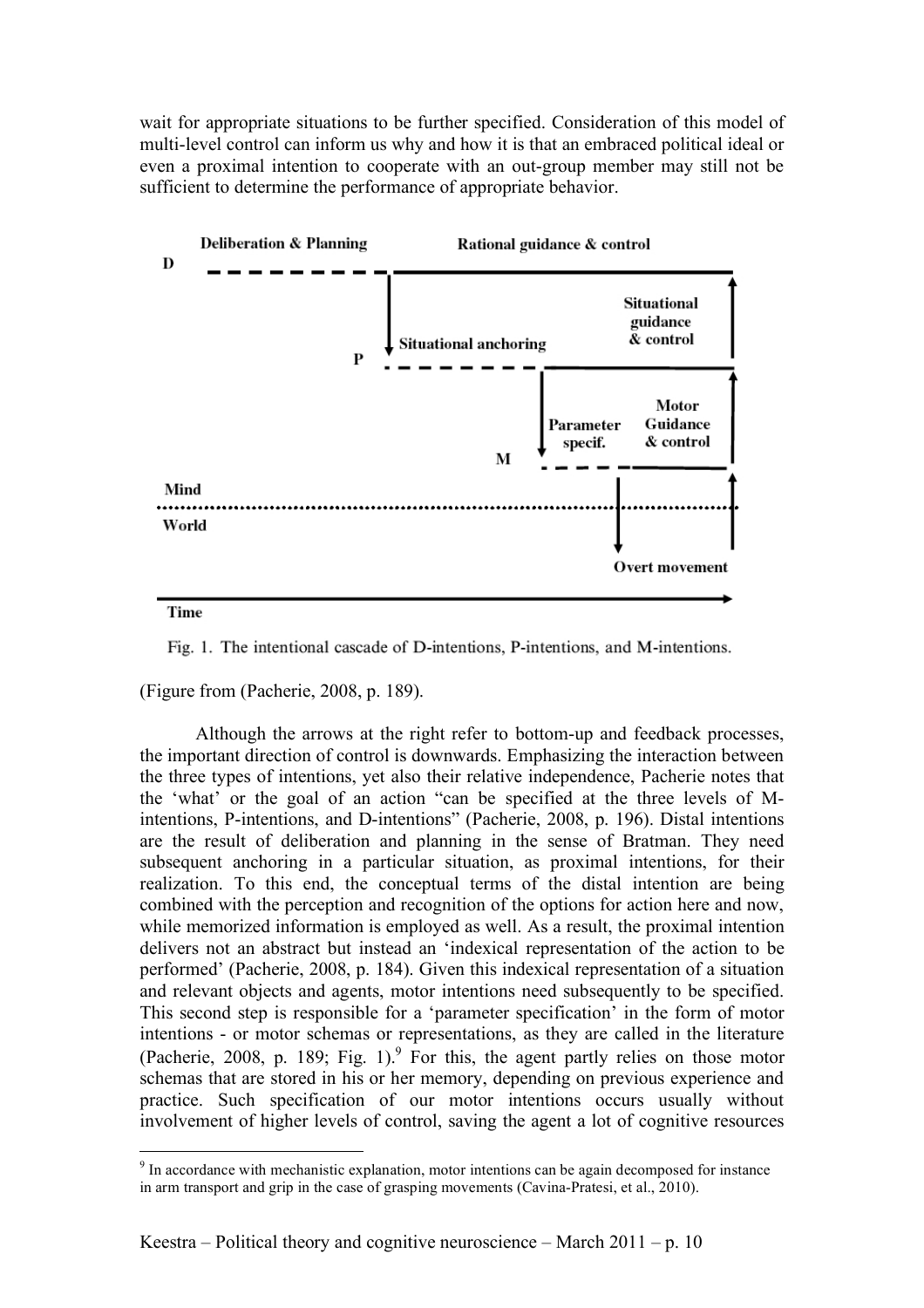and time. Even more so, the relative autonomy and independence of this lower level of action control is such that: "the affordances of an object or situation are automatically detected even in the absence of any intention to act" (Pacherie, 2008, p. 186). In a pathological form this leads to utilization behavior, when patients are incapable of inhibiting an action upon perceiving particular objects – putting on several pairs of glasses on top of each other (Sumner & Husain, 2008).

Affordances of a person or an *agent* are similarly detected automatically, potentially influencing joint action, as we will see below. It turns out that features of group membership can be perceived automatically and modulate the affordance detection, even though group membership is mostly irrelevant for motor actions. Nonetheless, since affordance detection results in a 'prepotentiation' of corresponding motor intentions, when an agent is not recognized as such, this will influence subsequent behavior (Grezes & Decety, 2002). Indeed, since there is an upstream direction of control, a prepotentiated motor intention can induce the development of a corresponding higher-level intention – for instance when we feel like throwing a ball upon seeing it.

Such a change in control occurs once a task is automatized or habituated after many repetitions. The relative autonomous evocation of motor intentions by affordances is produced by "neural systems underlying the *shift from deliberative behavior controls to the nearly automatic, scarcely conscious control* that we associate with acting through habit" (Graybiel, 2008, p. 378, emphasis added). Such automatized or habituated action is often triggered by specific environmental stimuli (Hommel, 2006), which have become integrated in the hierarchical structure underlying action, as was the case in imprinted chick behavior (Wimsatt, 1986). Not just motor responses, but also emotional and affective processes associated with particular objects or agents, that do play a role in political cognition and behavior, can be evoked thus (Marcus & MacKuen, 2001). Again, this shift of control to the lower levels of the hierarchy yields benefits in terms of saving cognitive resources and time, and increasing response speed and flexibility. Unsurprisingly, such adjustment is not available only for simple cognitive and behavioral responses, but equally for political behavior (Lieberman, Schreiber, & Ochsner, 2003), and for habitual virtuous behavior (Pollard, 2003; Snow, 2006).

However, if group membership does not remain in the lofty realms of deliberative and rational processes but also – and relatively independent of those processes - affects lower levels of the mechanism underlying joint action, this can lead to inconsistent and incoherent behavior. In the next section I will discuss neuroscientific research that concerns group membership as it is processed by particular components of the mechanisms that explain joint action.

## **7 Mirror neuron systems modulated by assumptions of group membership**

Evidence suggests that the evolution of the human brain has occurred in support of the 'Machiavellian intelligence' required for the maintenance of social groups and pair bonds (Dunbar & Shultz, 2007) and group membership as a lasting factor in human affairs may indeed signal its role in evolutionary selection processes (Brewer, 1999). Indeed, group membership is handled as a primary good in human interaction (Walzer, 1983). Nonetheless, notwithstanding the relevance of group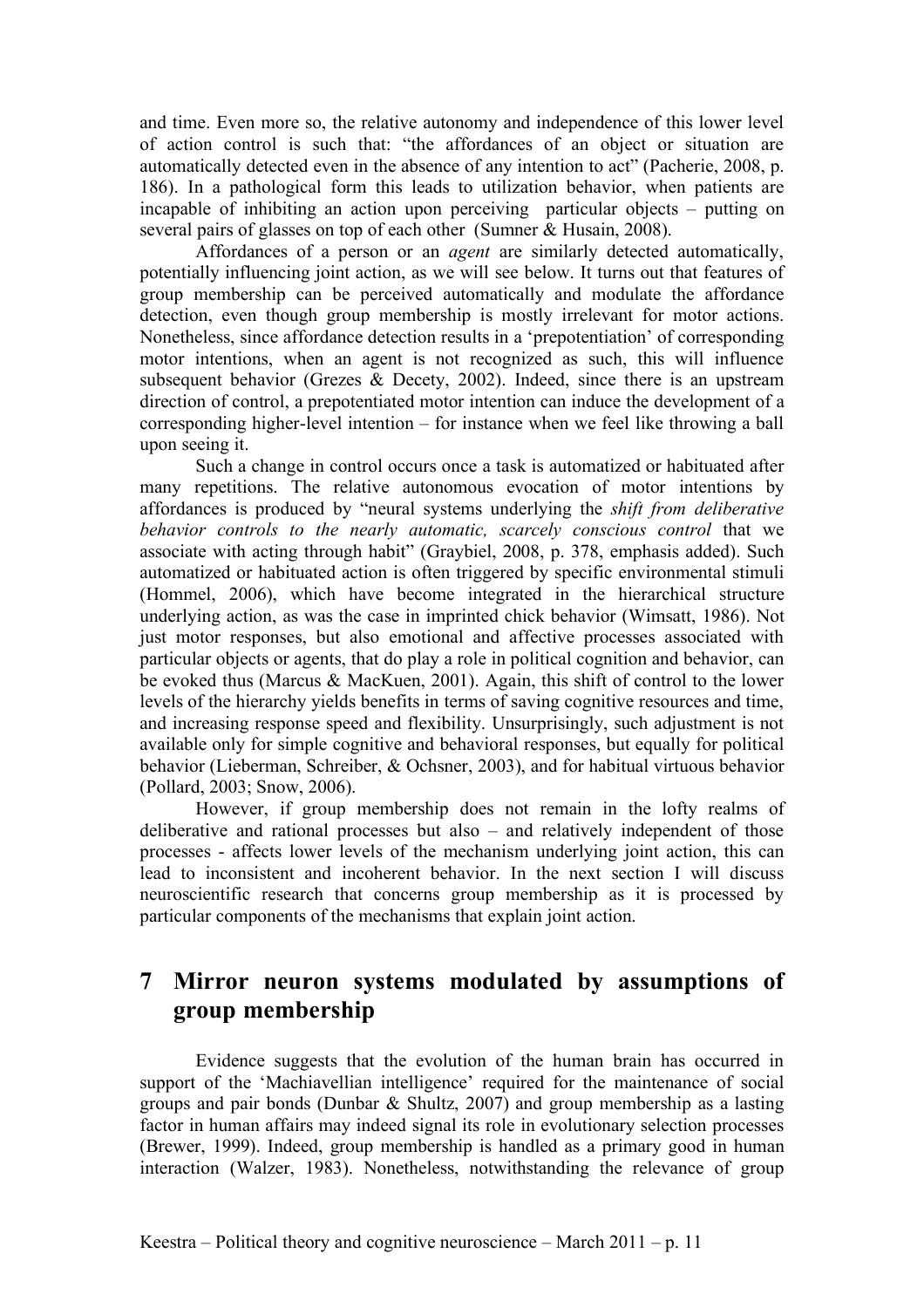membership in human evolution and history, it does not necessarily figure in the explanation of joint action.

For instance, surveying cognitive neuroscientific and other research on social interaction and joint action, Knoblich and Sebanz sketch four different scenario's of increasingly complex forms of interaction without group membership being part of any scenario (Knoblich & Sebanz, 2008). These range from a scenario that includes 'socially blind' individuals who respond simultaneously but independently to an environmental affordance, to a scenario where two agents intentionally engage in joint action. In that case they need to merge their action plans similar to our description in § 5: "two actors need to share an intention, but they also need to plan their respective parts in order to achieve the intended outcome" (Knoblich & Sebanz, 2008, p. 2025). Mirror neurons and mirror neuron systems (MNS) are involved in explanations of the necessary capabilities of recognizing, understanding and responding to actions of another agent, in terms of action goals, intentions, means and the like – without any role for group membership in the scenarios. As mirror neurons fire not only during a motor performance or to the observation of such a performance, but in both conditions, this overlap in activations allowed them right upon discovery a crucial role in explanations of understanding action (Pellegrino, Fadiga, Fogassi, Gallese, & Rizzolatti, 1992), grasping its meaning, predicting its consequences and enabling the observer to respond appropriately (Gallese, Fadiga, Fogassi, & Rizzolatti, 1996).

Meanwhile and after scores of research results, MNS in humans<sup>10</sup> are supposed to underlie the extensive human capacities for understanding, imitating, communicating and empathizing with each other (cf. reviews Marco Iacoboni, 2009; Giacomo Rizzolatti & Craighero, 2004). As Rizzolatti, being a pioneer in MN research, writes about their relation to action understanding: "the *direct nature* of this understanding gives rise to a *potentially shared space for action*, which underlies progressively more elaborate forms of interaction (imitation, intentional communication, etc.) that in turn rest on increasingly articulated and complex mirror neuron systems" (G. Rizzolatti & Sinigaglia, 2008, p. 192, italics added).<sup>11</sup> His colleagues concur with the hypothesis that the MNS indeed ground our most important social interactions, assuming that "human beings are primarily wired to identify with each other" (Gallese, 2009, p. 24), or that "the evolutionary process made us wired for empathy" (Marco Iacoboni, 2009, p. 666). Apart from the fact that neurons or neural activations are described in terms of psychological domains or functions, $12$  which is mostly unwarranted given the extensive and distributed networks involved in such functions (Anderson, 2010), one wonders if these MNS are

 $10$  Only very recently have single cell recordings in an epileptic patients confirmed the presence of neurons with mirroring properties in human frontal lobe and medial temporal cortex (Mukamel, Ekstrom, Kaplan, Iacoboni, & Fried, 2010). However, the prevalence of such neurons in unexpected cortical regions raises the question if we can still define a common and specific function for mirror neurons (Welberg, 2010)<br><sup>11</sup> Indeed, mirror neurons were being predicted to: "do for psychology what DNA did for biology", that

is to unify research and explanations of psychological functions that were largely distinct, like the performance, the understanding and the imitation of action, bridging the gap between oneself and another agent (Ramachandran, 2000).<br><sup>12</sup> An extensive critique of the use of psychological terms in describing the function of neural areas is

given in (Bennett & Hacker, 2003). In turn, we have argued that this critique overlooks limitations for the role of concepts in neuroscience (Keestra & Cowley, 2009). Standing by their position in (Hacker & Bennett, 2011), we expanded our argument by referring to the heuristic use of such terms and critiquing unwarranted assumptions concerning conceptual agreement in a community of competent speakers (Keestra & Cowley, 2011).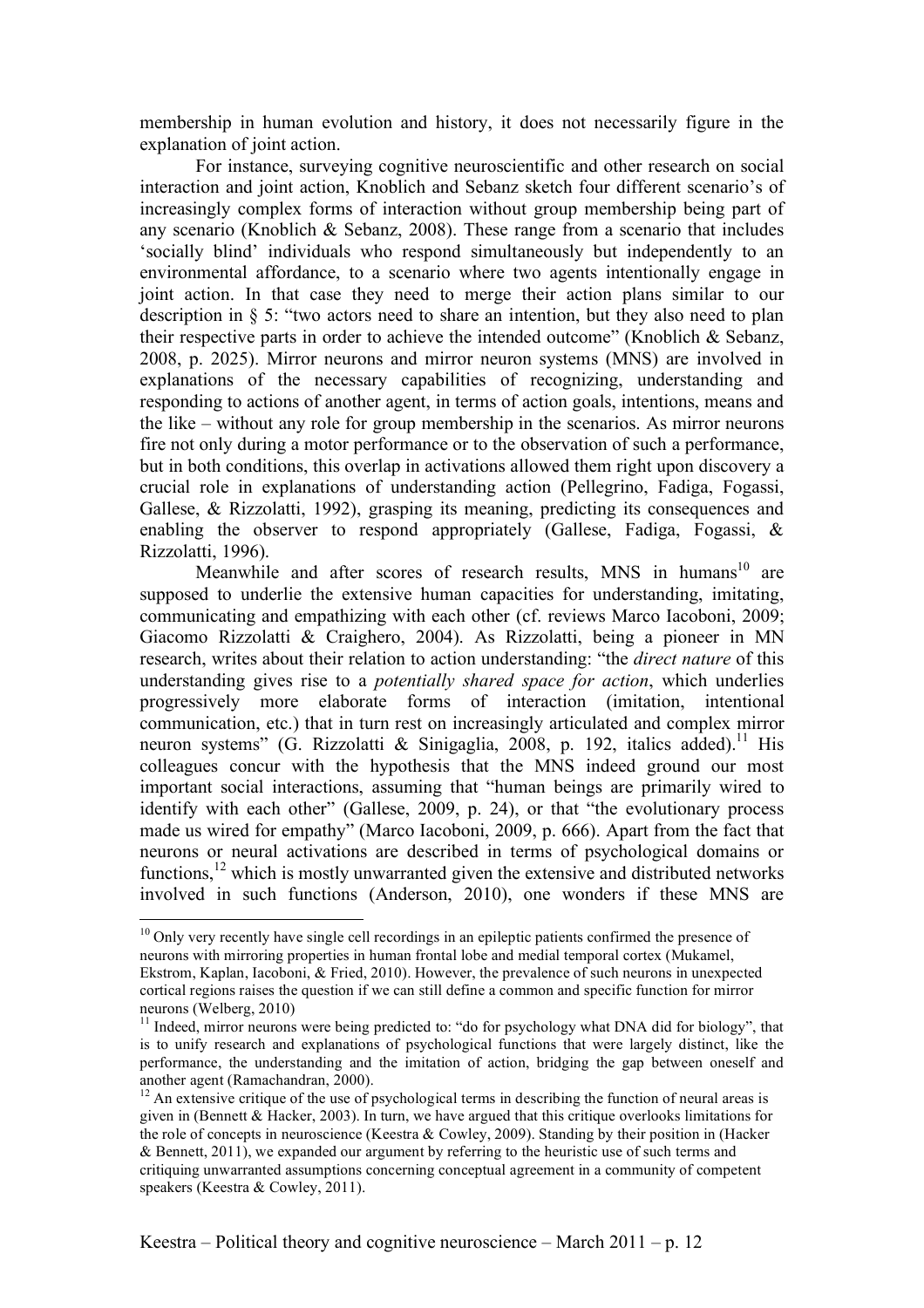unbounded in their responses. Is this 'shared space for action' opened up in every instance of motor action, or are there limitations on this sharing – perhaps grounded in other relevant properties? Even more relevant for the present context, will a crucial socio-political factor like group membership also constrain that shared action space?

First, MNS activations respond to actions with a limited time span and cannot grasp actions with distal or future-directed intentions (Jacob & Jeannerod, 2005). Similarly, MNS fall short when these distal intentions are of a rather abstract nature or when a particular action might fulfill multiple intentions (Van Overwalle & Baetens, 2009). Understanding such distal intentions and coordinating and organizing these between two agents must therefore rely on other systems than MNS, processing other types of information.<sup>13</sup> If grasping distal intentions is not required for carrying a table, MNS do at times fail to grasp the proximal and motor intentions of other agents as well, due to specific and at times undesirable influences.

We would not expect otherwise, given our earlier observation that development and learning usually affect the hierarchically structured, complex mechanisms that produce phenomena like cognition and behavior and confirmed by our discussion of a potential shift of control of a habituated action to a lower level. In addition, we will find that environmental information indeed is integrated in the mechanism responsible for joint action. Moreover, this information integration is not always functional, just like the imprinting in goose chicks of a dog instead of a mother goose is dysfunctional. In the context of joint action, we would call dysfunctional a situation where irrelevant information has become integrated in the responsible mechanism and/or when habituation has constrained the 'shared space of action' such that out-group members are not included in that space of action. Would MNS be exempt from such dysfunctional cases?

As a second point, learning and habituation does indeed modulate MNS activations, responding more to familiar than unfamiliar actions. This goes even so far that significant correlations were found with activation patterns and the motor familiarity of observers with very specific types of dance – either classical dance or capoeira (Calvo-Merino, Glaser, Grezes, Passingham, & Haggard, 2005), or with degrees in basketball expertise (Aglioti, Cesari, Romani, & Urgesi, 2008). Action familiarity was even found to modulate MNS activations in the case of observation of actions by different species: the unfamiliarity of humans with barking more than with biting correlated with MNS activations when observing biting and communicative actions in monkeys and dogs (Buccino, et al., 2004). But not just this familiarity in terms of motor intentions modulates MNS activations.

Environmental information does indeed as well, relevant for situational anchoring when: "the affordances of an object or situation are automatically detected even in the absence of any intention to act" (Pacherie, 2008, p. 186). MNS activations, thirdly, depend on the agent's familiarity with situational affordances, being different upon the observation of table ready for lunch or to be cleaned up – situations that indeed invite different action responses (M. Iacoboni, Molnar-Szakacs, Gallese, Buccino, & Mazziotta, 2005). Conversely, MNS activations were diminished when observing relatively familiar actions due to the implausibility or unfamiliarity of the situation (Brass, et al., 2007; Liepelt, Von Cramon, & Brass, 2008). Next, we are interested in another situational feature that was found relevant for joint action: the

 $13$  There is a growing consensus that for action understanding and social cognition, MNS are indeed complemented by a mentalizing, theorizing or inferential system, see e.g. (Brass, Schmitt, Spengler, & Gergely, 2007; de Lange, Spronk, Willems, Toni, & Bekkering, 2008; Goldman, 2006; Van Overwalle & Baetens, 2009; Zaki, Hennigan, Weber, & Ochsner, 2010).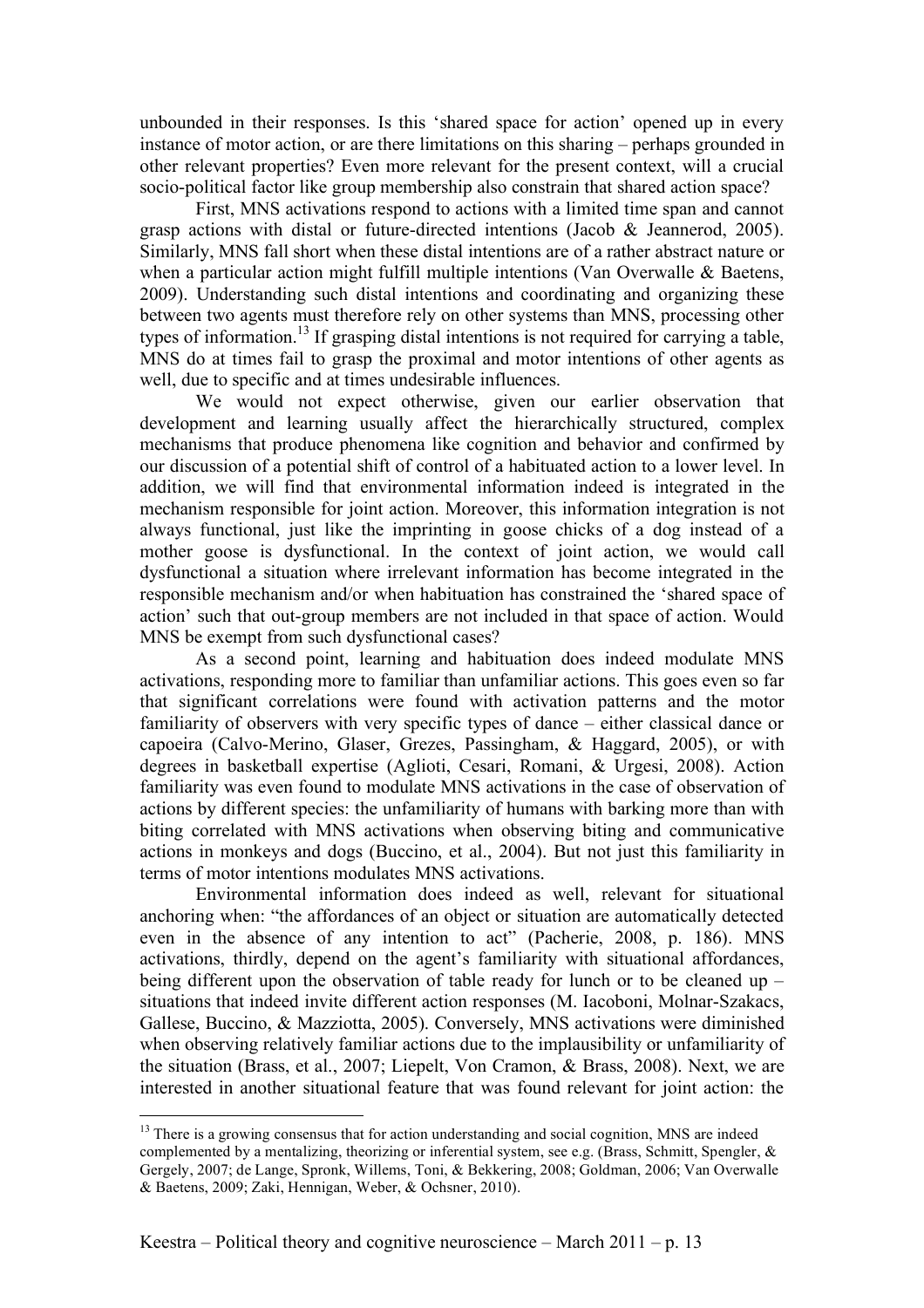other agent and more in particular the socio-political property of his group membership.

Intersubjective interaction does rely on more sub-mechanisms than MNS alone. For example, it has been acknowledged that humans use gaze recognition to discover another person's mental state of attention (Baron-Cohen, 1995): is that person looking at a particular object, at me, or being distracted? Direct eye contact, moreover, enhances unconscious mimicry between agents (Wang, Newport, & Hamilton, 2011). Remarkably, MNS appear to be also affected by such a component of social interaction. MNS activation was found to differentially respond to observable actions, depending upon the agent's facing away or facing towards the observer. The authors conclude: "The results of the current study lead us to suggest that signals about the actions of other people are *filtered*, by modulating visuospatial attention, prior to the information entering the 'mirror system' *allowing only the actions of the most socially relevant person to pass*" (Kilner, Marchant, & Frith, 2006, p. 147, italics added). Recent evidence confirms such 'favouritism', as an action performed by an interaction partner evokes larger MNS activation than when a third person performs it (Kourtis, Sebanz, & Knoblich, 2010). Such filtering is not just a matter of attention, as it is the observer's assumptions concerning the identity of the other agent that modulate MNS activations.

Even though mirror neurons are said to represent motor actions in an 'agentneutral' way (Pacherie & Dokic, 2006), we would by now expect group membership to be integrated in the explanatory mechanisms involved in action. As the integration of socio-political constraints can in many cases be functional, we shouldn't be surprised to find constraints on the 'shared space for action' and on our capabilities for intersubjective identification and empathy.

A fifth constraint on MNS activations indeed appears to be the – assumed familiarity with an observed agent. As MNS activations prepotentiate motor responses, diminished responsiveness or response speed upon the perception of a robot hand in contrast to a human hand was taken to be a sign of a familiarity bias (Press, Gillmeister, & Heyes, 2007). Such an unfamiliar – wooden - hand was also found to interfere less with an observer's performance of a computer (Simon) task, than when observers saw a human hand. This suggests that the observer's assumption to interact with a human or a non-human did matter (Tsai & Brass, 2007). Could this still be a matter of implicitly perceived social relevance, manipulating the observer's belief was also effective. Keeping the on-screen virtual hand constant, researchers found that if observers were explicitly reminded to be looking at a hand drawn by a computer, their automatic imitation responses were reduced (Longo & Bertenthal, 2009). Following up on this, it is argued that this difference is not due to the direction of attention as it turns out that it is the observers' belief regarding the interacting hand that filters or gates the information: "when they believe the movement stems from a nonintentional agent the movement does not gain privileged access to the mirror system" (Liepelt & Brass, 2010, p. 226). Given this limited and conditional access to MNS of perceived interacting hands, it will come as no surprise that the responsible filter or gate is also sensitive to group membership. The more so, as the 'cognitive monster' of stereotypes concerning group membership are prevalent in human social cognition and associated not just with perceptible traits but also with stereotypical behaviors (Bargh, 1999). In that case, group membership properties must have shifted down in the hierarchy of action control, being integrated in the mechanisms responsible for motor and proximal intentions and not left to deliberative and rational decisions alone.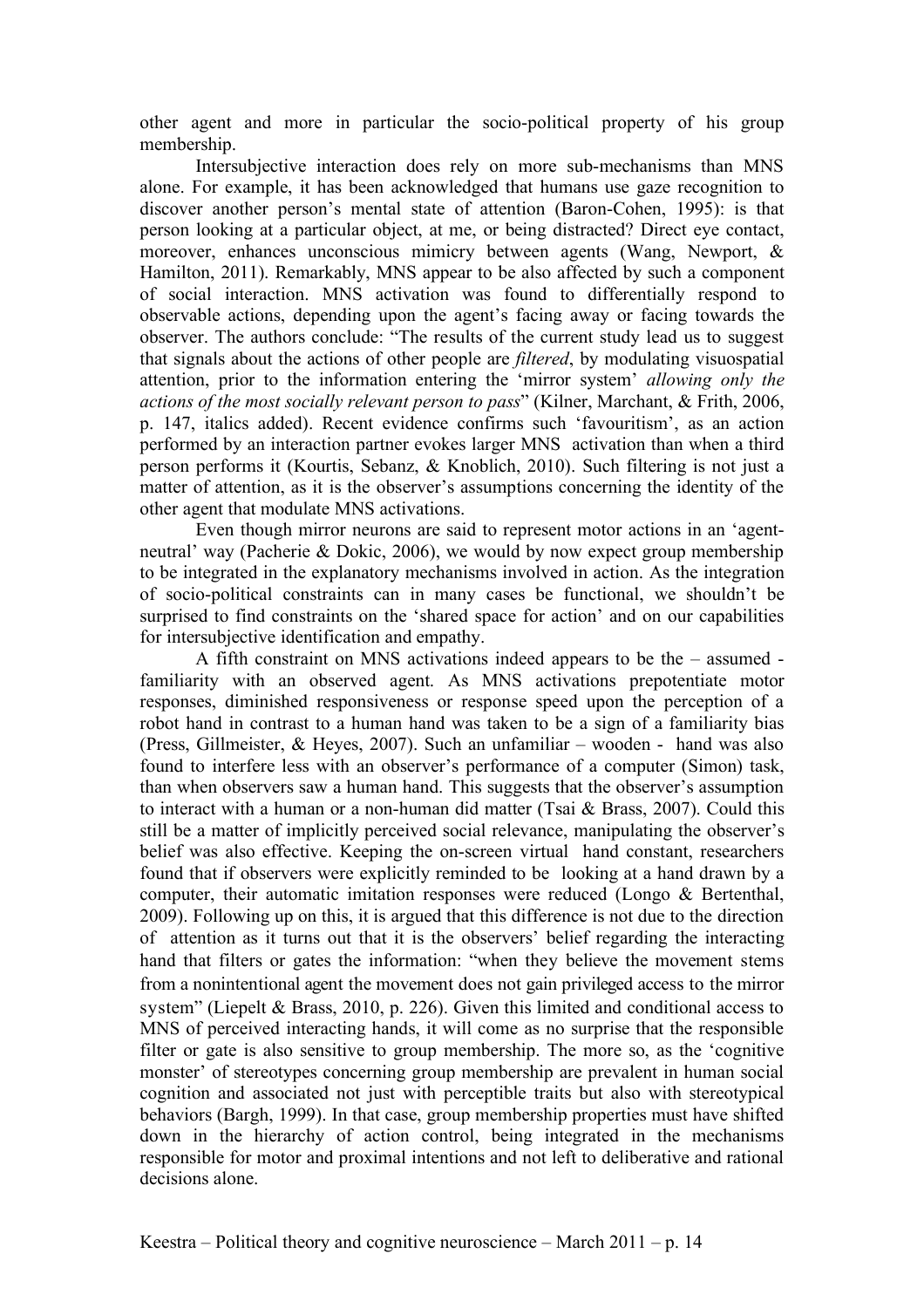Indeed, when Nicaraguan and American citizens performed cultural gestures from both cultures, understanding of familiar gestures could be 'overruled' if subjects observed an incongruency regarding culture in the agent-gesture combination, diminishing MNS activations compared to congruent combinations (Molnar-Szakacs, Wu, Robles, & Iacoboni, 2007). Just like group membership should here in fact be irrelevant for understanding the specific gesture, one would hope it to be irrelevant for the invocation of empathy. However, observing painfully hurted hands of members of another race did decrease MNS activations. Strikingly, an unnatural violet painted hand did still increase MNS activations in observers, putting out-group hands at a larger distance than these unnatural hands (Avenanti, Sirigu, & Aglioti, 2010). Instead of concluding that "the evolutionary process made us wired for empathy" (Marco Iacoboni, 2009, p. 666), it seems that evolution enabled us to apply socio-political filters or gates such that our empathizing wirings are seriously constrained in their scope.<sup>14</sup> Recent experiments with South-Asians, Blacks, and East-Asians confirm that "a spontaneous and implicit simulation of others' action states may be limited to close others and, without active effort, may not be available for outgroups" (Gutsell  $\&$ Inzlicht, 2010, p. 1).

Readers may not be surprised about these findings of differential responses for in-group and out-group members, not should they be, as we can witness such bias much too often. However, that neural activations associated with motor behavior are modulated by such a bias shows how a socio-political distinction can become integrated in a level of action control that is itself hard to control (which is not new, either). It explains why the deliberative and rational formation of a distal intention to revise group membership may still not adequately facilitate social interaction like carrying a table, for which we need to integrate another agent's intentions in our action plan: a rational decision can't immediately open the filter or gate that bounds MNS activations. The benefits of speed, stability and cost-effective processing delivered by the neural processes associated with MNS, come at some cost as it is relatively hard to align them with the coordination that stems from a rational decision.15 Conversely, and I don't have the space to discuss this here, we may expect even an influence going upstream: failing MNS activations may hinder joint action and subsequently confirm the agent's explicit prejudice against the out-group, not being aware of his own, bounded, mirroring. In the next and final section I'll discuss what this learns us about the relation between political theory and neuroscience. The least I hope to have shown is that there is indeed a 'reciprocal determinism' between neural activations and socio-political factors (Cacioppo & Visser, 2003), allowing the integration of group membership somewhere in mechanisms that underlie joint action. In the final section I will spell out some consequences of this 'reciprocal determinism' for the relation between political theory and neuroscience, the subject of this volume.

<sup>&</sup>lt;sup>14</sup> Likely to be important as a filter is the Superior Temporal Sulcus, activated by the perception of biological motion associated with intentionality (Frith  $\&$  Frith, 2010) and described in another review as a 'preprocessing station that then sends information to parietal and frontal cortex mirror areas', being also involved in mentalizing about other people's intentions (Newman-Norlund, et al., 2007, p. 58).<br><sup>15</sup> This touches upon the subject whether mirror neuron properties are the result of Hebbian learning

processes and not innate, which is argued a.o. by (Del Giudice, Manera, & Keysers, 2009; Heyes, Bird, Johnson, & Haggard, 2005; Keysers & Perrett, 2004).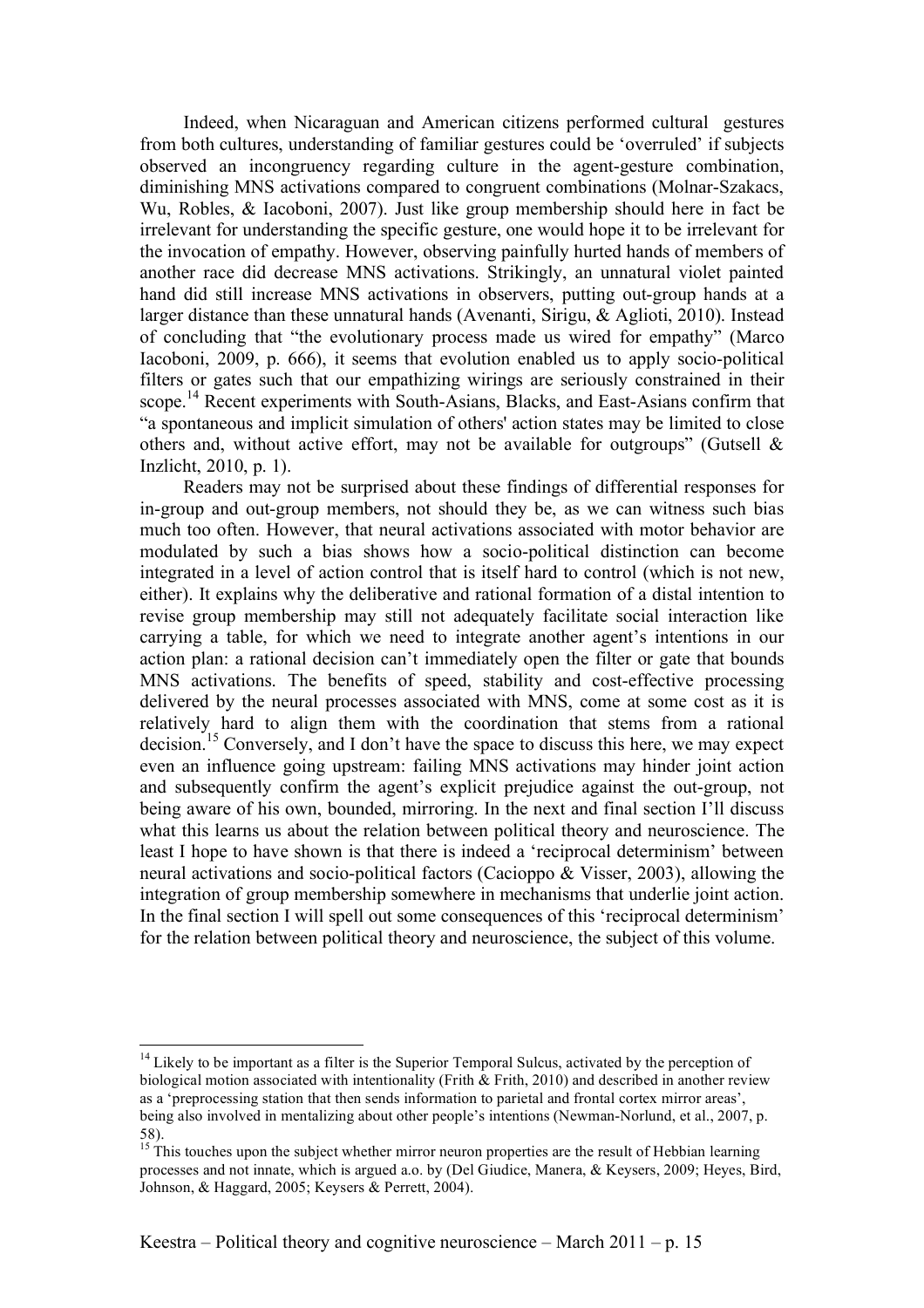### **8 Integrating political theory and neuroscience: a partial and dynamic merger, too.**

Acknowledging the causal pluralism responsible for action, Aristotle lists even seven causes: "chance, nature, compulsion, habit, reasoning, anger, or appetite" (Rhet. 1369 a 5-6) and then continues to mention situational influences on these. Given such reciprocal influences between contexts and causes and the central role for psychological functions, one can only confirm his advice that the: "student of politics, then, must study the soul" (Eth. Nic. 1102 a 22-23). Obviously, the converse is true as well, given these interactions between individual mechanisms and social mechanisms (Hedström & Ylikoski, 2010). Indeed, given the flexibility and openness of the mechanisms responsible for action, variability of these mechanisms is to be expected. An individual variability including shifts in action control due to individual development and learning, and a social variability, influenced by situational information on those mechanisms.

Regarding the latter, a recent review defends the hypothesis that: "decades of exposure to cultural values or practices could shape or mold neural structures" (Park & Huang, 2010, p. 396), perhaps leading not just to functionally differences but to truly constitutional brain differences between cultures with respect to task related neural activations (Han & Northoff, 2008). That differences due to such group membership have not emerged earlier in neuroscience is probably due to the fact that psychological and cognitive neuroscientific research rest largely upon an unrepresentative sample of only 5% of the global population (Arnett, 2008), drawn mainly from "Western, Educated, Industrialized, Rich, and Democratic (WEIRD) societies" (Henrich, Heine, & Norenzayan, 2010).

A further expansion of the causal pluralism is to be expected, as the genetic contribution to interaction of the brain and environment is also found to be important. For example, political liberalism or conservatism is correlated with a genetic disposition for novelty seeking. However, that correlation only obtains for subjects with a large group of friends, provoking liberalism (Settle, Dawes, Christakis, & Fowler, 2010). These insights regarding causal pluralism and variability dissuade easy conclusions concerning the relation between neuroscience and political theory. Indeed, given the fact that such conclusions are likely to have 'looping effects' (Hacking, 1995) themselves and feed back on the self-concept of us who are interested in these scientific insights, some caution is in order.<sup>16</sup>

Because of this pluralism and variability, I don't believe that such scientific insights should make a large "difference for the proper design of political institutions" (Herbert A. Simon, 1985, p. 303): such design will likely not be robust enough. On the other hand, I would also not subscribe to the 'neuropolitical' plea for embracing socio-political plurality and variability with the rejection of the universal scope of Kantian morals (Connolly, 2002). Instead, Kant's political idea of world citizenship (Kant, 1968) seems to me a valuable proposal for a just coordination of the variability between humans. What then is the value of integrating neuroscience with political theory that can be drawn from this chapter? The value apart from contributing to our further insight in the interactions that explain human cognition and behavior, as the variable interactions between socio-political factors like group membership and

<sup>&</sup>lt;sup>16</sup> The 'looping effect' may also result in society's taking for granted the use of neuroscience in liedetection (Wolpe, Foster, & Langleben, 2005) or for cognitive enhancement (Schermer, Bolt, de Jongh, & Olivier, 2009), which should raise serious ethical and political questions.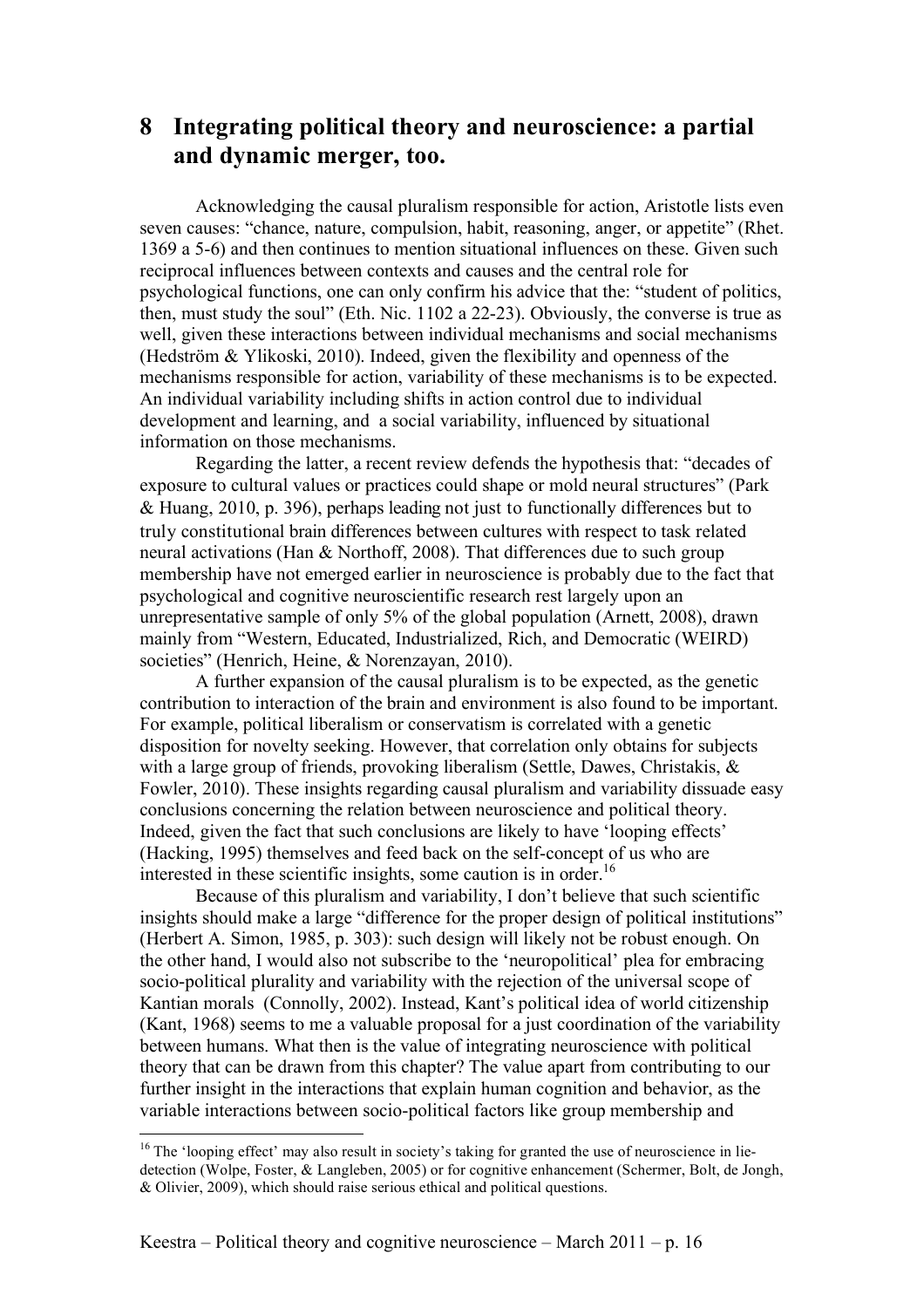neural activations, like MNS activations? Or apart from neuroscience's and political science's fostering each other's research agenda's and methodologies (McDermott, 2009)?

Notwithstanding causal pluralism and variability, agents' awareness of the potential interactions between neural constraints and political factors can probably contribute to the necessary coordination between intentions and actions. Insights in these interactions – however variable - may add to the human capability of metacognition, enabling humans to re-interpret their own representations of reality (see target article Penn, Holyoak, & Povinelli, 2008 and commentaries) – for example, the variable representation of group membership. Such a metacognitive capability of making explicit and reinterpreting one's representations yields not only the ability of reflection, but also of instantaneous learning, debugging, and knowledge transfer in humans (Andy Clark & Karmiloff-Smith, 1993) and arguably the human forms of consciousness (Cleeremans, Timmermans, & Pasquali, 2007). Further study of the neural mechanisms behind such meta-cognitive capabilities may even support their further development (Fleming, Weil, Nagy, Dolan, & Rees, 2010). However, when we aim to 'de-bug' cognitive and neural processes and restore the required coordination for our socio-political cognition and behavior, a next step is necessary. Perhaps, the integration of disciplines may be helpful here, too.

Given that after some time group membership shifted to components of the mechanism involved in joint action that escapes direct rational and conscious control, one may think there is nothing to do. Similarly, Bargh concluded concerning the 'cognitive monster' that the: "only way to kill them [stereotypes, MK] is to prevent them from becoming activated or rather from coming into existence" (Bargh, 1999, p. 378). The latter does not seem to be an option, as I argued that environmental information will become integrated in the automatized cognitive and neural processes – that yield many benefits - that develop in complex and dynamic systems since they generally are beneficial. However, automatisms do not only respond to environmental information but also to the internal, mental information state. This allows some room for self-regulation, potentially affecting the intentional cascade all the way down. Meanwhile, even Bargh has recognized that agents are able to avoid automatisms and flexibly adapt their actions if they are adequately primed for the goal (Hassin, Bargh, & Zimerman, 2009).

Associated with improving the general public's metacognition, therefore, neuroscience and political theory could contribute to further exploration of forms of self-regulation of cognition and behavior as well. This can add to psychological insights in self-regulation as a consequence of an agent's mental 'reconfiguration' of his action plan or of his relation to out-group members.<sup>17</sup> Such self-regulation before or during a joint action like carrying a table or during political interactions can contribute to avoiding undesirable interference of group membership. For example, priming with disliked in-group members and admired out-group members helps to fight biased responses (Dasgupta & Greenwald, 2001). Subtler even, preliminary selfcategorization does affect the stereotypes that individuals maintain when they subsequent evaluate others in a mixed group (Van Bavel & Cunningham, 2008). Another relatively effective way of action reconfiguration is by thinking about an alternative or counterfactual action situation or outcome as it mitigates the application of biases and enhances the consideration of future alternatives (Galinsky &

 $17$  I discuss parallels between the hermeneutic emphasis on the indeterminacy of action (re-)configuration and cognitive neuroscientific research concerning imitation in my (M. Keestra, 2008).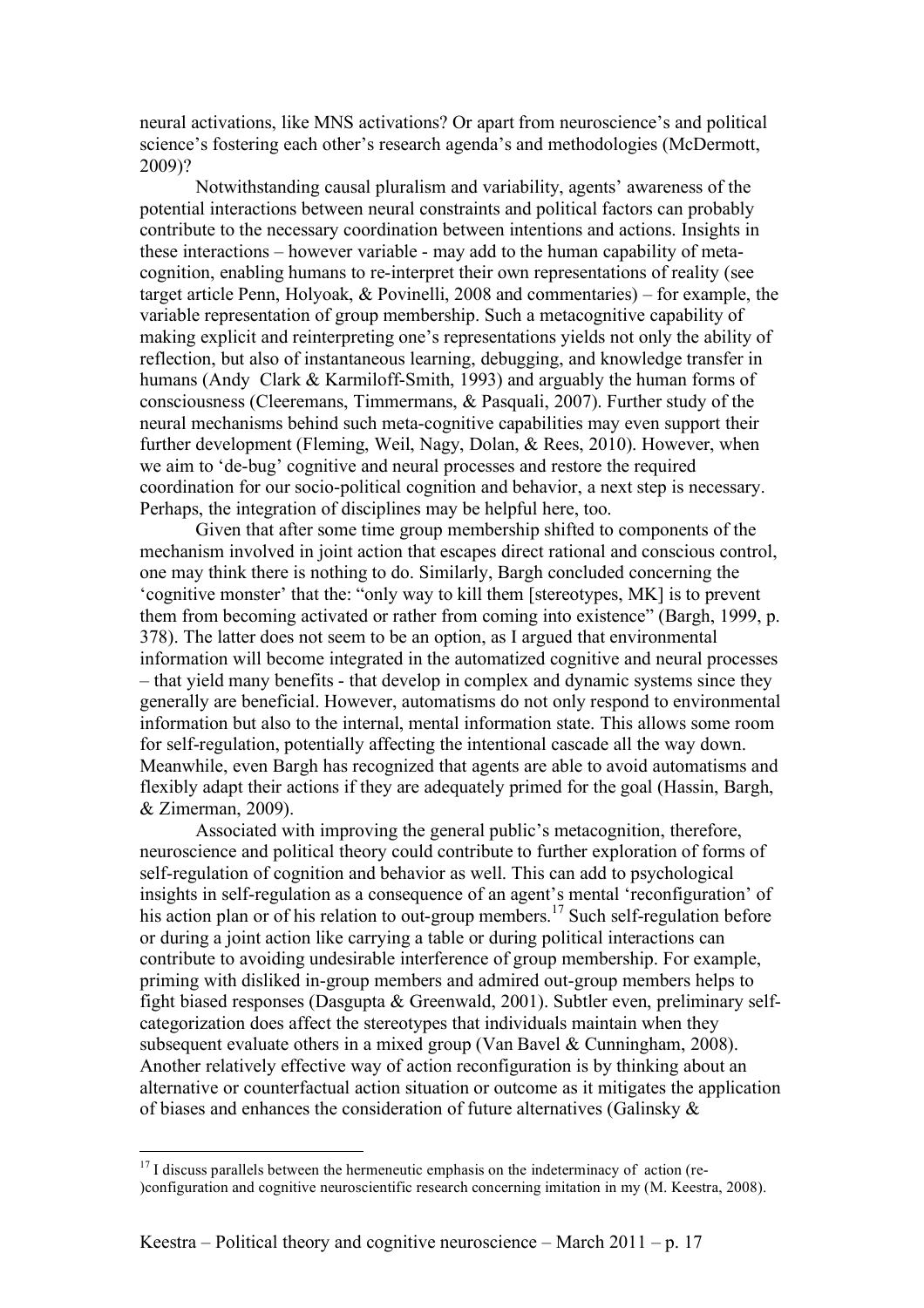Moskowitz, 2000). Or agents can, preliminary to their action, engage in implementation intention formation, supporting the automatic achievement of the predetermined goal without being distracted by undesirable aspects (Gollwitzer & Sheeran, 2006). MNS activations are found to be also modulated by preliminary verbal task commands – observation versus imitation, for example (Vogt, et al., 2007) - or by the sort of information concerning agency discussed in the previous section.

The interdisciplinary investigation of such self-regulatory strategies will naturally also reveal their limitations, for instance by pointing out the cognitive efforts required for controlling racial attitudes (Richeson, Trawalter, & Shelton, 2005). However, variability will in this case, too, result from the flexibility and openness of responsible mechanisms. Looping effects can therefore obtain between, for example, neuro-imaging studies of race and individual responses to race (Eberhardt, 2005), consequently modifying interactions between members from different groups. Notwithstanding such variable constraints on cognitive and neural processes, different political concepts of group membership or action configurations should also be explored in such empirical and theoretical studies, as it is from such concepts that we ultimately derive the coordination and organization of action plans of individuals, groups and societies.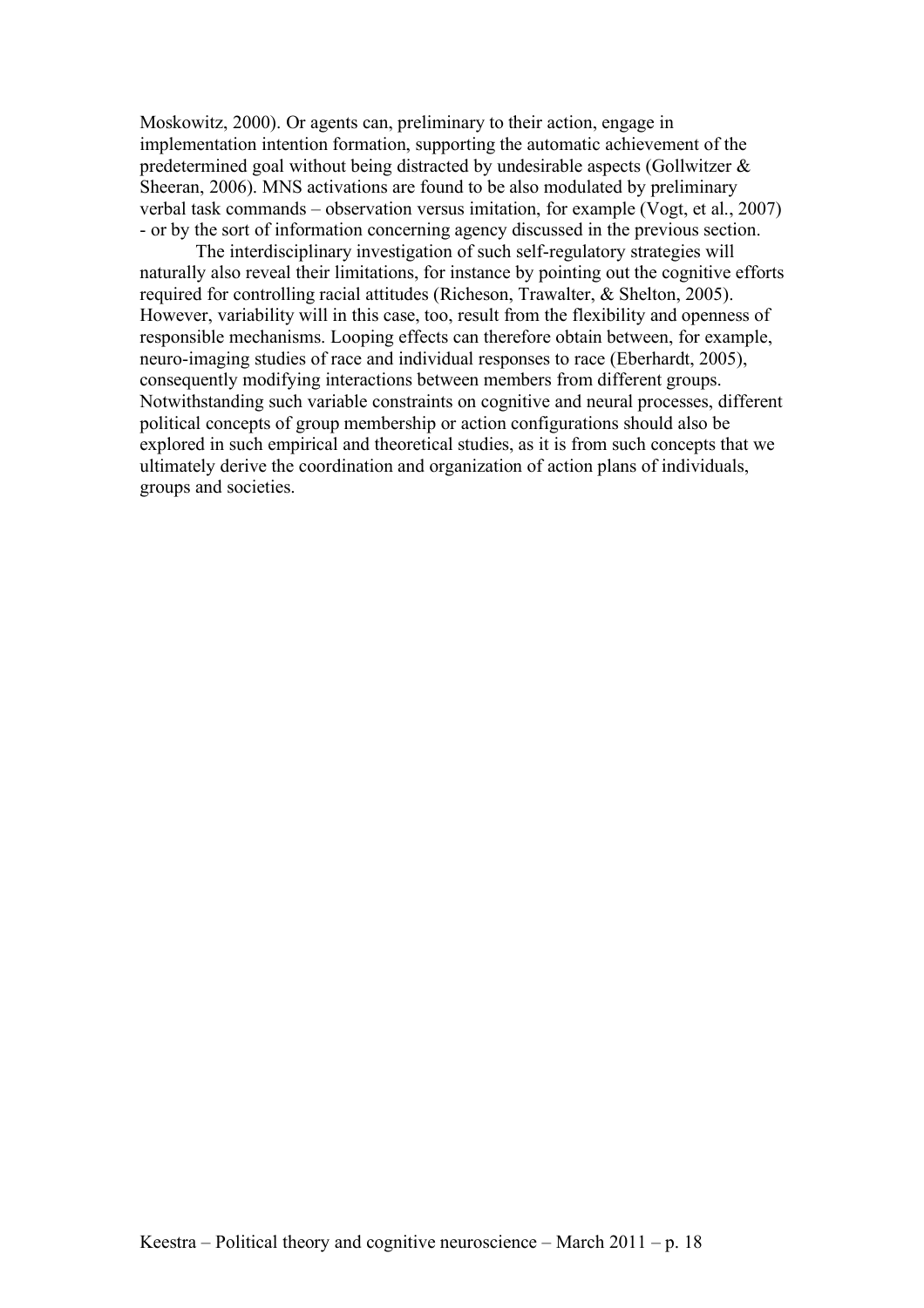### **Bibliography**

- Aglioti, S. M., Cesari, P., Romani, M., & Urgesi, C. (2008). Action anticipation and motor resonance in elite basketball players. *Nat Neurosci, 11*(9), 1109-1116.
- Anderson, M. (2010). Neural re-use as a fundamental organizational principle of the brain. *Behavioral and Brain Sciences*.
- Appiah, K. A. (1992). Identity, Authenticity, Survival. Multicultural societies and social reproduction. In A. Gutman (Ed.), *Multiculturalism. Examining the Politics of Recognition,* Princeton, NJ: : Princeton University Press.
- Arnett, J. J. (2008). The Neglected 95%: Why American Psychology Needs to Become Less American. *American Psychologist, 63*(7), 602-614.
- Avenanti, A., Sirigu, A., & Aglioti, S. M. (2010). Racial Bias Reduces Empathic Sensorimotor Resonance with Other-Race Pain. *Current Biology, 20*(11), 1018-1022.
- Bargh, J. A. (1999). The cognitive monster: The case against the controllability of automatic stereotype effects. In S. Chaiken & Y. Trope (Eds.), *Dual-process theories in social psychology,* NY: Guilford Press.
- Baron-Cohen, S. (1995). *Mindblindness: An Essay on Autism and Theory of Mind*, Cambridge, MA: MIT Press.
- Beatty, J. (1997). Why Do Biologists Argue like They Do? *Philosophy of Science, 64*, S432-S443.
- Bechtel, W. (1993). Decomposing intentionality: Perspectives on intentionality drawn from language research with two species of chimpanzees. *Biology and Philosophy, V8*(1), 1.
- Bechtel, W. (2001). Decomposing and Localizing Vision: an Exemplar for Cognitive Neuroscience. In W. M. Bechtel, P & Mundale, J (Ed.), *Philosophy and the Neurosciences. A Reader,* Malden, MA: Blackwell, pp. 225-249.
- Bechtel, W. (2007). *Mental mechanisms. Philosophical Perspectives on Cognitive Neuroscience,* New York: Lawrence Erlbaum Associates.
- Bennett, M., & Hacker, P. (2003). *Philosophical foundations of neuroscience*, Malden, Mass.,: Blackwell.
- Brass, M., & Haggard, P. (2008). The What, When, Whether Model of Intentional Action. *Neuroscientist, 14*(4), 319-a-325.
- Brass, M., Schmitt, R. M., Spengler, S., & Gergely, G. (2007). Investigating Action Understanding: Inferential Processes versus Action Simulation. *Current Biology, 17*(24), 2117-2121.
- Bratman, M. (1984). Two Faces of Intention. *The Philosophical Review, 93*(3), 375- 405.
- Bratman, M. E. (1999). *Faces of intention: Selected essays on intention and agency*, Cambridge: Cambridge University Press.
- Bratman, M. E. (2006a). Dynamics of Sociality. *Midwest Studies In Philosophy, 30*(1), 1.
- Bratman, M. E. (2006b). A thoughtful and reasonable stability. A comment on Harry Frankfurt's 2004 Tanner Lectures. In H. G. Frankfurt & D. Satz (Eds.), *Taking ourselves seriously and Getting it right*, Stanford, CA: Stanford University Press.
- Bratman, M. E. (2009). Modest sociality and the distinctiveness of intention. *Philosophical Studies, 144*(1), 149-165.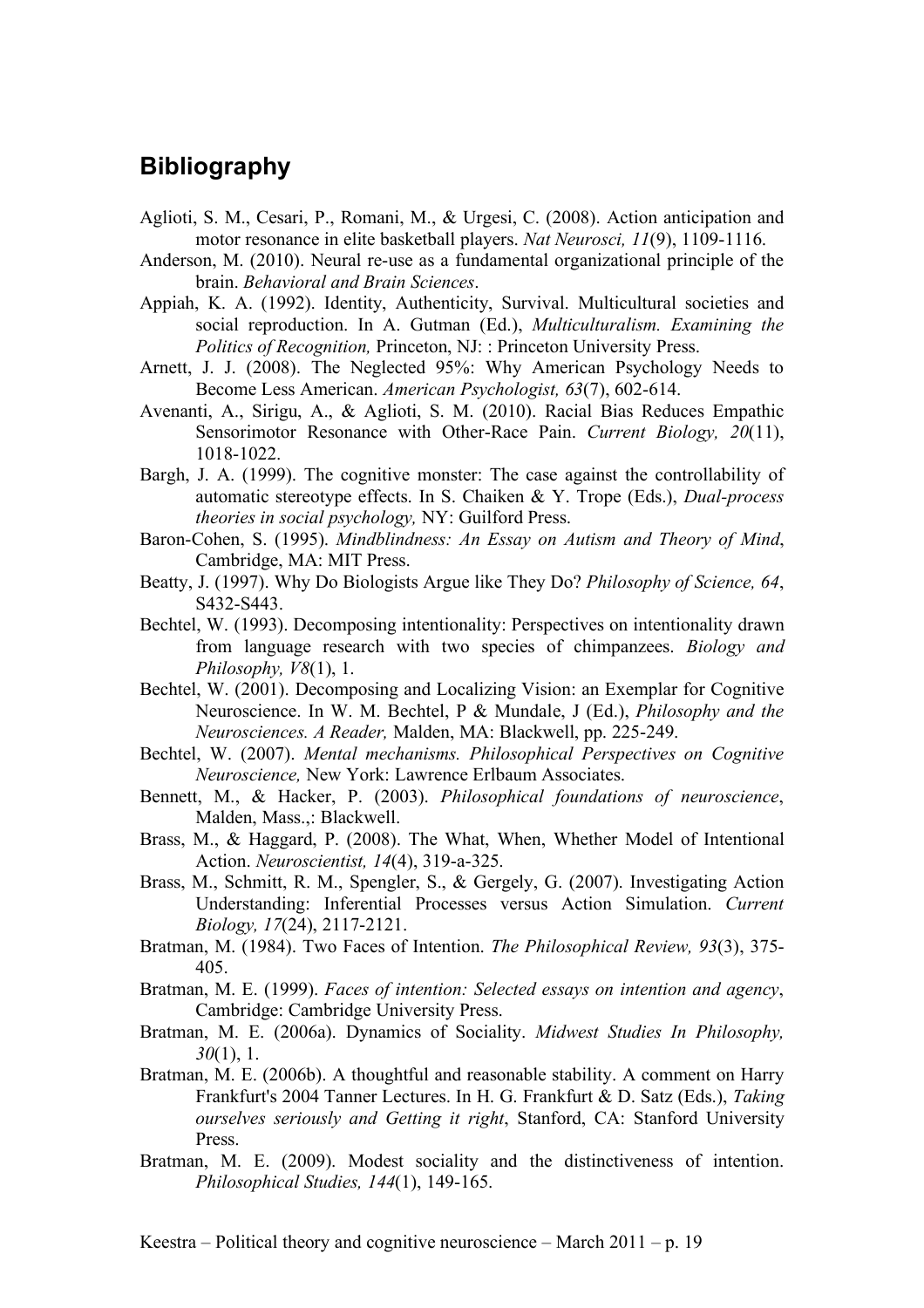- Brewer, M. B. (1999). The Psychology of Prejudice: Ingroup Love and Outgroup Hate? *Journal of Social Issues, 55*(3), 429-444.
- Buccino, G., Lui, F., Canessa, N., Patteri, I., Lagravinese, G., Benuzzi, F., et al. (2004). Neural Circuits Involved in the Recognition of Actions Performed by Nonconspecifics: An fMRI Study. *Journal of Cognitive Neuroscience, 16*(1), 114-126.
- Byrne, R. W., & Russon, A. E. (1998). Learning by imitation: A hierarchical approach. *Behavioral and Brain Sciences, 21*(05), 667-684.
- Cacioppo, J. T., & Visser, P. S. (2003). Political Psychology and Social Neuroscience: Strange Bedfellows or Comrades in Arms? *Political Psychology, 24*(4), 647-656.
- Calvo-Merino, B., Glaser, D. E., Grezes, J., Passingham, R. E., & Haggard, P. (2005). Action Observation and Acquired Motor Skills: An fMRI Study with Expert Dancers. *Cereb. Cortex, 15*(8), 1243-1249.
- Castells, M. (1997). *The power of identity. The Information Age: Economy, Society and Culture (Vol. II),* Oxford: Blackwell.
- Cavina-Pratesi, C., Monaco, S., Fattori, P., Galletti, C., McAdam, T. D., Quinlan, D. J., et al. (2010). Functional Magnetic Resonance Imaging Reveals the Neural Substrates of Arm Transport and Grip Formation in Reach-to-Grasp Actions in Humans. *J. Neurosci., 30*(31), 10306-10323.
- Churchland, P. S., & Sejnowski, T. J. (1988). Perspectives on Cognitive Neuroscience. *Science, 242*(4879), 741.
- Clark, A. (2008). *Supersizing the Mind: Embodiment, Action, and Cognitive Extension,* New York: Oxford University Press.
- Clark, A., & Karmiloff-Smith, A. (1993). The Cognizer's Innards: A Psychological and Philosophical Perspective on the Development of Thought. *Mind & Language, 8*(4), 487-519.
- Clayton, N. S., Bussey, T. J., & Dickinson, A. (2003). Can animals recall the past and plan for the future? *Nat Rev Neurosci, 4*(8), 685-691.
- Cleeremans, A., Timmermans, B., & Pasquali, A. (2007). Consciousness and metarepresentation: A computational sketch. *Neural Networks, 20*(9), 1032- 1039.
- Connolly, W. E. (2002). *Neuropolitics: thinking, culture, speed,* Minneapolis, MN: University of Minnesota Press.
- Craver, C.-F. (2002). Interlevel Experiments and Multilevel Mechanisms in the Neuroscience of Memory. *Philosophy-of-Science, 69* (3 Supplement), S83.
- Craver, C. F. (2007). *Explaining the Brain. Mechanisms and the Mosaic Unity of Neuroscience,* Oxford: Oxford University Press.
- Dasgupta, N., & Greenwald, A. G. (2001). On the malleability of automatic attitudes: Combating automatic prejudice with images of admired and disliked individuals. *Journal of Personality and Social Psychology, 81*(5), 800-814.
- Dawkins, R., & Dawkins, M. (1976). Hierachical organization and postural facilitation: Rules for grooming in flies. *Animal Behaviour, 24*(4), 739-755.
- de Lange, F. P., Spronk, M., Willems, R. M., Toni, I., & Bekkering, H. (2008). Complementary Systems for Understanding Action Intentions. *Current Biology, 18*(6), 454-457.
- Deacon, T. W. (1997). *The symbolic species. The co-evolution of language and the brain*, New York, N.Y.: Norton.
- Del Giudice, M., Manera, V., & Keysers, C. (2009). Programmed to learn? The ontogeny of mirror neurons. *Developmental Science, 12*(2), 350-363.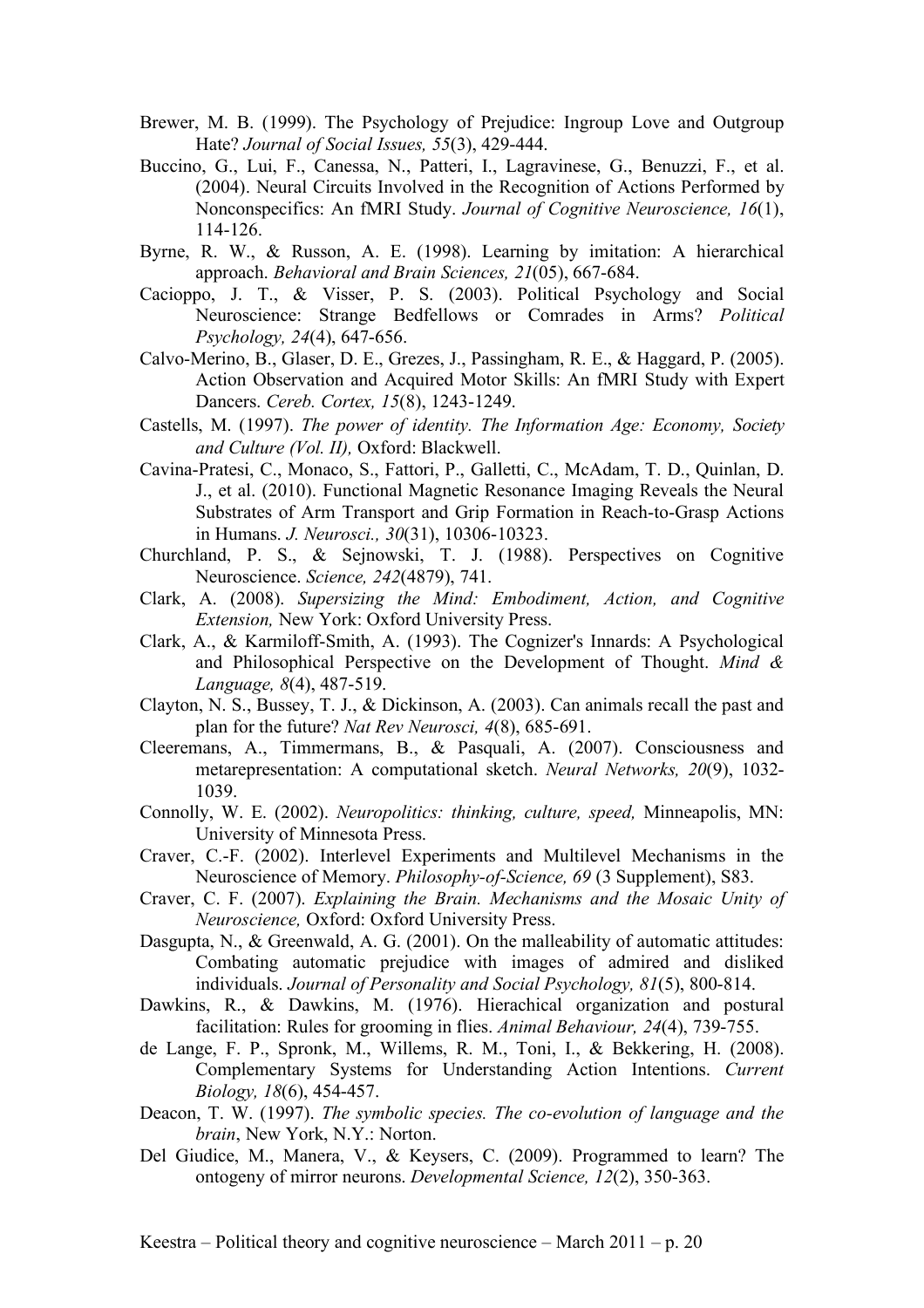- Dominguez Duque, J. F., Lewis, E. D., Turner, R., & Egan, G. F. (2009). The brain in culture and culture in the brain: a review of core issues in neuroanthropology. In Y. C. Joan (Ed.), *Progress in Brain Research* (Vol. 178), pp. 43-64.
- Dunbar, R. I. M., & Shultz, S. (2007). Evolution in the Social Brain. *Science, 317*(5843), 1344.
- Eberhardt, J. L. (2005). Imaging Race. *American Psychologist, 60*(2), 9.
- Emery, N. J., & Clayton, N. S. (2009). Tool use and physical cognition in birds and mammals. *Current Opinion in Neurobiology, 19*(1), 27-33.
- Fleming, S. M., Weil, R. S., Nagy, Z., Dolan, R. J., & Rees, G. (2010). Relating Introspective Accuracy to Individual Differences in Brain Structure. *Science, 329*(5998), 1541-1543.
- Frankfurt, H. G. (1988). *The importance of what we care about,* Cambridge: Cambridge University Press.
- Frankfurt, H. G. (1999). *Necessity, volition, and love,* Cambridge: Cambridge University Press.
- Frith, U., & Frith, C. (2010). The social brain: allowing humans to boldly go where no other species has been. *Philosophical Transactions of the Royal Society B: Biological Sciences, 365*(1537), 165-176.
- Fuller, S. (1984). Review: The Cognitive Turn in Sociology. *Erkenntnis, 21*(3), 439- 450.
- Galinsky, A. D., & Moskowitz, G. B. (2000). Counterfactuals as Behavioral Primes: Priming the Simulation Heuristic and Consideration of Alternatives. *Journal of Experimental Social Psychology, 36*(4), 384-409.
- Gallese, V. (2006). Intentional attunement: A neurophysiological perspective on social cognition and its disruption in autism. *Brain Research, 1079*(1), 15.
- Gallese, V. (2009). The Two Sides of Mimesis: Girards Mimetic Theory, Embodied Simulation and Social Identification. *Journal of Consciousness Studies, 16*, 21-44.
- Gallese, V., Fadiga, L., Fogassi, L., & Rizzolatti, G. (1996). Action recognition in the premotor cortex. *Brain, 119*(2), 593-609.
- Gazzaniga, M. S. (2005). *The ethical brain,* New York: Dana Press.
- Gazzaniga, M. S., Ivry, R. B., & Mangun, G. R. (2002). *Cognitive neuroscience: the biology of the mind*. New York: Norton.
- Goldman, A. (2006). *Simulating Minds. The Philosophy, Psychology, and Neuroscience of Mindreading,* New York: Oxford University Press.
- Gollwitzer, P. M., & Sheeran, P. (2006). Implementation intentions and goal achievement: A meta-analysis of effects and processes. In M. P. Zanna (Ed.), *Advances in experimental social psychology,* San Diego, CA: Academic Press.
- Graybiel, A. M. (2008). Habits, Rituals, and the Evaluative Brain. *Annual Review of Neuroscience, 31*(1), 359-387.
- Grezes, J., & Decety, J. (2002). Does visual perception of object afford action? Evidence from a neuroimaging study. *Neuropsychologia, 40*(2), 212.
- Gutsell, J. N., & Inzlicht, M. (2010). Empathy constrained: Prejudice predicts reduced mental simulation of actions during observation of outgroups. *Journal of Experimental Social Psychology, 46*(5), 841-845.
- Hacker, P. M. S., & Bennett, M. R. (2011). Isms are prisms: a reply to Keestra and Cowley. *Language Sciences, 33*, 459-463.
- Hacking, I. (1995). The looping effects of human kinds. In D. Sperber, D. Premack & A. J. Premack (Eds.), *Causal cognition: A multidisciplinary debate,* Oxford: Clarendon Press, pp. 351-394.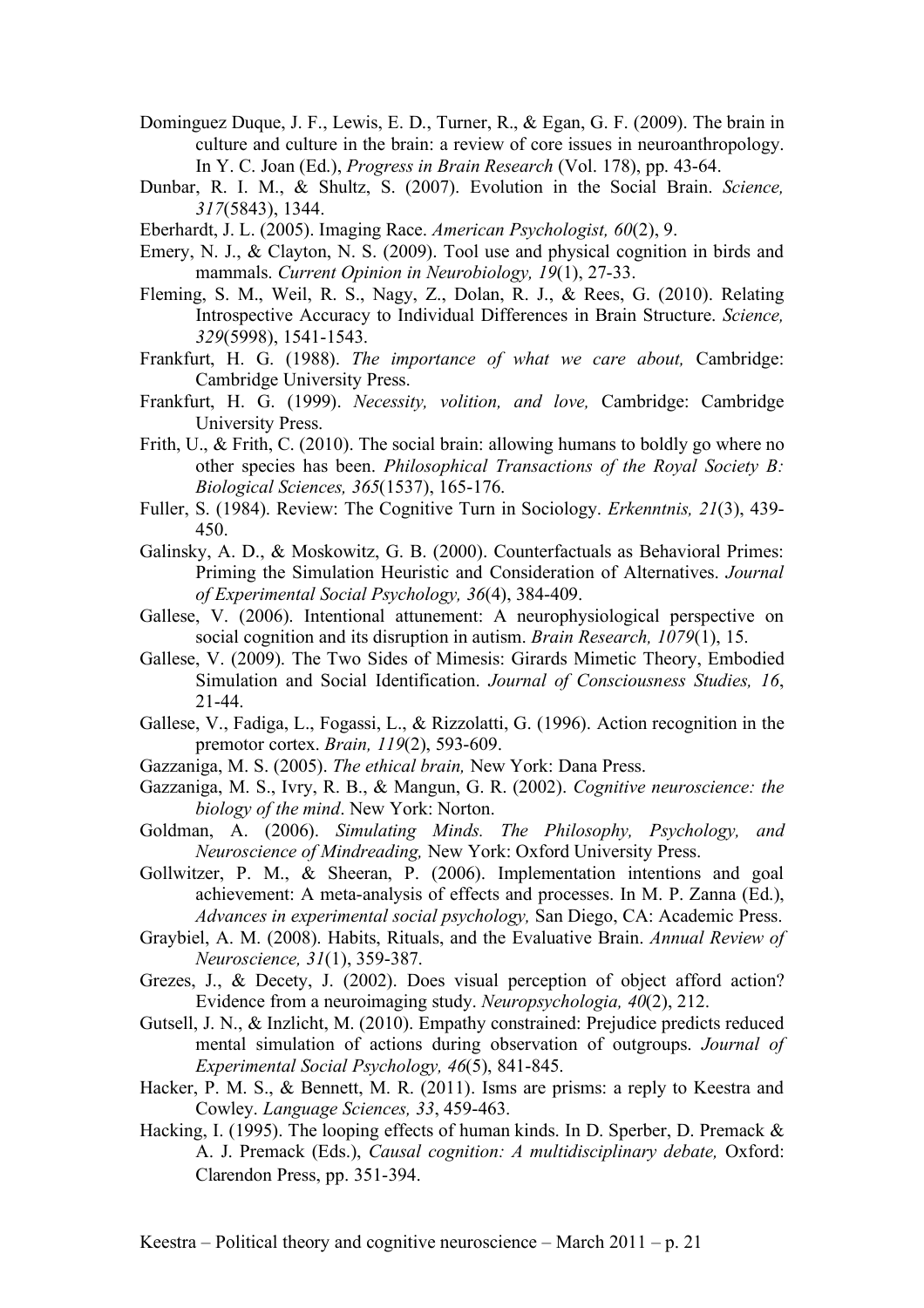- Han, S. H., & Northoff, G. (2008). Culture-sensitive neural substrates of human cognition: a transcultural neuroimaging approach. *Nature Reviews Neuroscience, 9*(8), 646-654.
- Hassin, R. R., Bargh, J. A., & Zimerman, S. (2009). Automatic and flexible: The case of non-conscious goal pursuit. *Social cognition, 27*(1), 20.
- Hauser, M. D., Chomsky, N., & Fitch, W. T. (2002). The Faculty of Language: What Is It, Who has it, and How Did It Evolve? *Science, 298*, 1569-1579.
- Hedström, P., & Ylikoski, P. (2010). Causal Mechanisms in the Social Sciences. *Annual Review of Sociology, 36*(1), 49-67.
- Henrich, J., Heine, S. J., & Norenzayan, A. (2010). The weirdest people in the world? *Behavioral and Brain Sciences, 33*(2-3), 1-23.
- Heyes, C., Bird, G., Johnson, H., & Haggard, P. (2005). Experience modulates automatic imitation. *Cognitive Brain Research, 22*(2), 233.
- Hommel, B. (2006). How we do what we want: A neuro-cognitive perspective on human action planning. In R. J. Jorna, W. van Wezel & A. Meystel (Eds.), *Planning in intelligent systems: Aspects, motivations and methods,* New York: John Wiley  $&$  sons, pp. 27-56.
- Iacoboni, M. (2008). *Mirroring people: The new science of how we connect with others,* New York: Farrar Straus & Giroux.
- Iacoboni, M. (2009). Imitation, Empathy, and Mirror Neurons. *Annual Review of Psychology, 60*(1), 653-670.
- Iacoboni, M., Molnar-Szakacs, I., Gallese, V., Buccino, G., & Mazziotta, J. C. (2005). Grasping the intentions of others with one's own mirror neuron system. *PLoS Biology, 3*(3), 0529-0535.
- Jacob, P., & Jeannerod, M. (2005). The motor theory of social cognition: a critique. *Trends Cogn Sci, 9*(1), 21-25.
- Kant, I. (1968). Zum ewigen Frieden. Ein philosophischer Entwurf. In W. Weischedel (Ed.), *Schriften zur Anthropologie, Geschichtsphilosohie, Politik und Pädagogik 1,* Frankfurt: Suhrkamp, pp. 191-251.
- Karmiloff-Smith, A. (1992). *Beyond modularity. A developmental perspective on cognitive science,* Cambridge, MA: MIT Press.
- Keestra, M. (2008). The Diverging Force of Imitation: Integrating Cognitive Science and Hermeneutics. *Review of General Psychology, 12*(2), 127-136.
- Keestra, M. (2011). Understanding human action: integrating meanings, mechanisms, causes, and contexts. In A. Repko, W. H. Newell & R. Szostak (Eds.), *Interdisciplinary research: Case studies of interdisciplinary understandings of complex problems.* Los Angeles: SAGE, pp. 225-258.
- Keestra, M., & Cowley, S. J. (2009). Foundationalism and neuroscience; silence and language. *Language Sciences, 31*(4), 531-552.
- Keestra, M., & Cowley, S. J. (2011). Concepts not just yardsticks, but also heuristics: rebutting Hacker and Bennett. *Language Sciences, 33*, 9 pp.
- Ketay, S., Aron, A., & Hedden, T. (2009). Culture and attention: evidence from brain and behavior. In Y. C. Joan (Ed.), *Progress in Brain Research,* 178, pp. 79- 92).
- Keysers, C., & Perrett, D. I. (2004). Demystifying social cognition: a Hebbian perspective. *Trends in Cognitive Sciences, 8*(11), 501-507.
- Kilner, J. M., Marchant, J. L., & Frith, C. D. (2006). Modulation of the mirror system by social relevance. *Soc Cogn Affect Neurosci, 1*(2), 143-148.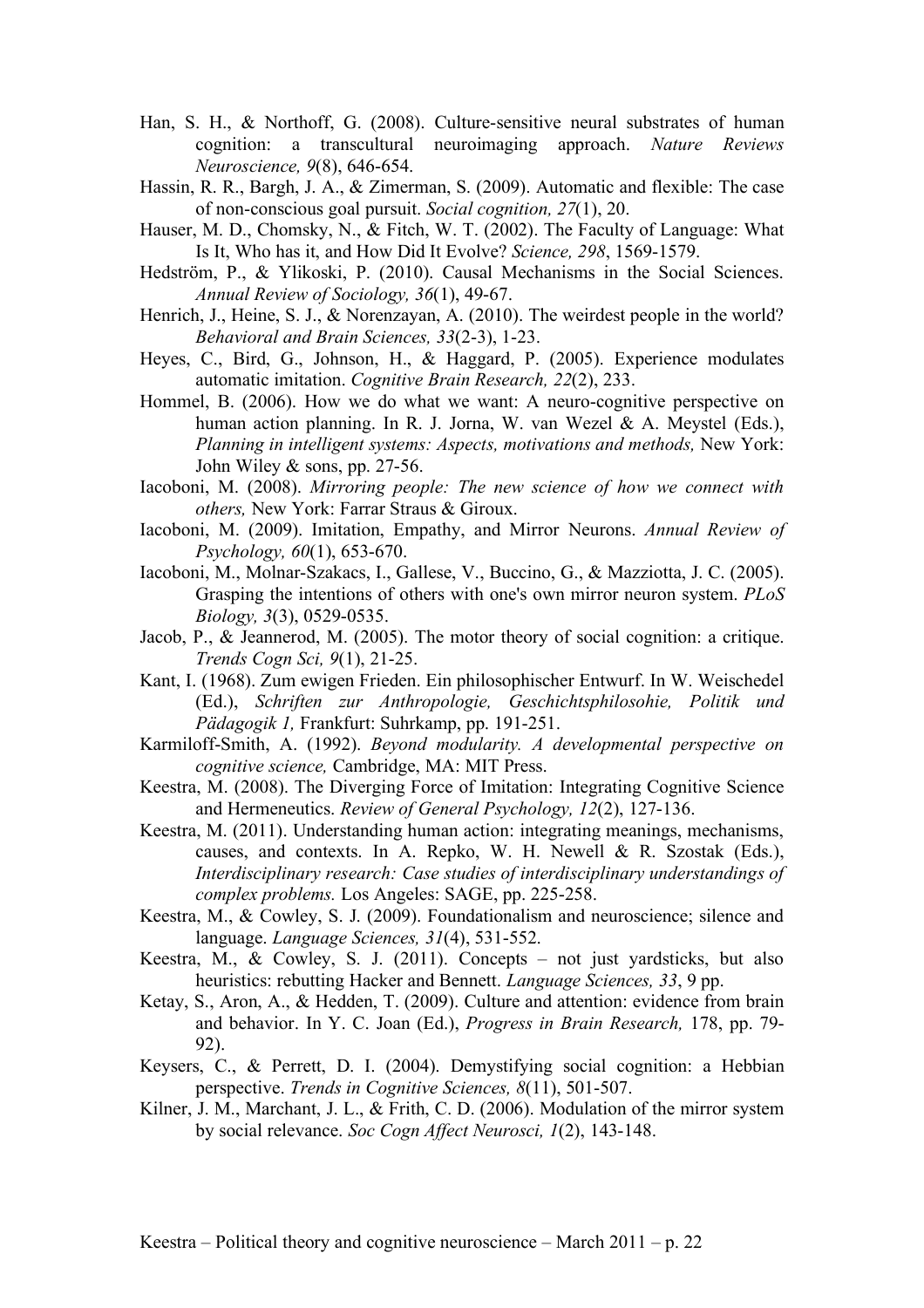- Knoblich, G., & Sebanz, N. (2008). Evolving intentions for social interaction: from entrainment to joint action. *Philosophical Transactions of the Royal Society B: Biological Sciences, 363*(1499), 2021.
- Kourtis, D., Sebanz, N., & Knoblich, G. (2010). Favouritism in the motor system: social interaction modulates action simulation. *Biology Letters, 6*(6), 758-761.
- Kymlicka, W. (2001). *Politics in the vernacular: Nationalism, multiculturalism, and citizenship,* Oxford: Oxford University Press.
- Kymlicka, W., & Norman, W. (2000). Citizenship in Culturally Diverse Societies: Issues, Contexts, Concepts. In: W. Kymlicka (ed.), *Citizenship in Diverse Societies*, Oxord: Oxford University Press, pp. 1–41.
- Latham, E. (1952). The Group Basis of Politics: Notes for a Theory. *The American Political Science Review, 46*(2), 376-397.
- Lestou, V., Pollick, F. E., & Kourtzi, Z. (2008). Neural substrates for action understanding at different description levels in the human brain. *Journal of Cognitive Neuroscience, 20*(2), 324.
- Lieberman, M. D., Schreiber, D., & Ochsner, K. N. (2003). Is Political Cognition Like Riding a Bicycle? How Cognitive Neuroscience Can Inform Research on Political Thinking. *Political Psychology, 24*(4), 681-704.
- Liepelt, R., & Brass, M. (2010). Top-Down Modulation of Motor Priming by Belief About Animacy. *Experimental Psychology, 57*(3), 221-227.
- Liepelt, R., Von Cramon, D. Y., & Brass, M. (2008). How do we infer others' goals from non-stereotypic actions? The outcome of context-sensitive inferential processing in right inferior parietal and posterior temporal cortex. *NeuroImage, 43*(4), 784-792.
- Longo, M., & Bertenthal, B. (2009). Attention modulates the specificity of automatic imitation to human actors. *Experimental Brain Research, 192*(4), 739-744.
- MacIntyre, A. (1983). The indispensability of political theory. In D. Miller & L. Siedentop (Eds.), *The Nature of Political Theory*, Oxford: Oxford University Press.
- Marcus, G. E., & MacKuen, M. B. (2001). Emotions and politics: The dynamic functions of emotionality. In J. H. Kuklinski (Ed.), *Citizens and politics: Perspectives from political psychology,* Cambridge: Cambridge University Press, pp. 41-67.
- Marcus, G. E., Sullivan, J. L., Theiss-Morse, E., & Wood, S. L. (1995). *With malice toward some: How people make civil liberties judgments,* Cambridge: Cambridge University Press.
- McDermott, R. (2009). Mutual Interests: The Case for Increasing Dialogue between Political Science and Neuroscience. *Political Research Quarterly, 62*(3), 571- 583.
- Miller, G. A. (2003). The cognitive revolution: a historical perspective. *Trends in Cognitive Sciences, 7*(3), 141-144.
- Molnar-Szakacs, I., Wu, A. D., Robles, F. J., & Iacoboni, M. (2007). Do You See What I Mean? Corticospinal Excitability During Observation of Culture-Specific Gestures. *PLoS ONE, 2(7)*(2(7)), 1-6.
- Mukamel, R., Ekstrom, A. D., Kaplan, J., Iacoboni, M., & Fried, I. (2010). Single-Neuron Responses in Humans during Execution and Observation of Actions. *Current Biology, 20*(8), 750-756.
- Newman-Norlund, R. D., Noordzij, M. L., Meulenbroek, R. G. J., & Bekkering, H. (2007). Exploring the brain basis of joint action: Co-ordination of actions, goals and intentions. *Social Neuroscience, 2*(1), 48-65.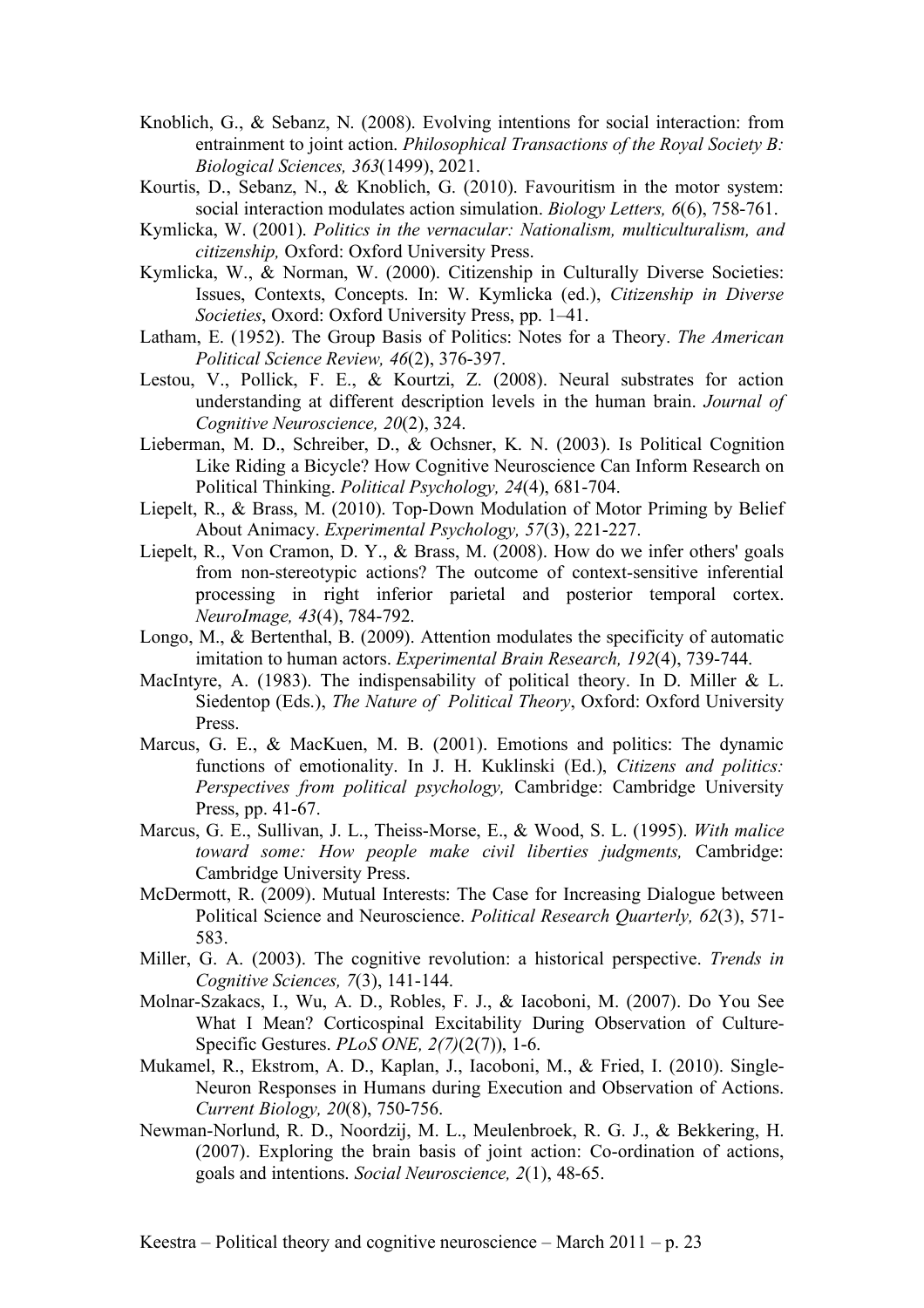- Nisbett, R. E., & Miyamoto, Y. (2005). The influence of culture: holistic versus analytic perception. *Trends in Cognitive Sciences, 9*(10), 467-473.
- Pacherie, E. (2008). The phenomenology of action: A conceptual framework. *Cognition, 107*(1), 179-217.
- Pacherie, E., & Dokic, J. (2006). From mirror neurons to joint actions. *Cognitive Systems Research, 7*(2-3), 101.
- Park, D. C., & Huang, C.-M. (2010). Culture Wires the Brain. *Perspectives on Psychological Science, 5*(4), 391-400.
- Pellegrino, G., Fadiga, L., Fogassi, L., Gallese, V., & Rizzolatti, G. (1992). Understanding motor events: a neurophysiological study. *Experimental Brain Research, 91*(1), 176-180.
- Penn, D. C., Holyoak, K. J., & Povinelli, D. J. (2008). Darwin's triumph: Explaining the uniqueness of the human mind without a deus ex machina. *Behavioral and Brain Sciences, 31*(02), 153-178.
- Poldrack, R. A., Sabb, F. W., Foerde, K., Tom, S. M., Asarnow, R. F., Bookheimer, S. Y., et al. (2005). The Neural Correlates of Motor Skill Automaticity. *J. Neurosci., 25*(22), 5356-5364.
- Pollard, B. (2003). Can Virtuous Actions be Both Habitual and Rational? *Ethical Theory and Moral Practice, 6*(4), 411-425.
- Press, C., Gillmeister, H., & Heyes, C. (2007). Sensorimotor experience enhances automatic imitation of robotic action. *Proceedings of the Royal Society B: Biological Sciences, 274*(1625), 2509-2514.
- Putnam, R. D. (2000). *Bowling alone: The collapse and revival of American community*. New York: Simon and Schuster.
- Ramachandran, V. (2000). Mirror neurons and imitation learning as the driving force behind "the great leap forward" in human evolution. Retrieved from *http://www.edge.org/documents/archive/edge69.html.* (Accessed at 28 February 2011)
- Richardson, M. J., Marsh, K. L., & Baron, R. M. (2007). Judging and Actualizing Intrapersonal and Interpersonal Affordances. *Journal of Experimental Psychology: Human Perception and Performance, 33*(4), 845-859.
- Richeson, J. A., Trawalter, S., & Shelton, J. N. (2005). African Americans' implicit racial attitudes and the depletion of executive function after interracial interactions. *Social Cognition, 23*(4), 336-352.
- Rizzolatti, G., & Craighero, L. (2004). The mirror-neuron system. *Annual Review of Neuroscience, 27*(1), 169-192.
- Rizzolatti, G., & Sinigaglia, C. (2008). *Mirrors in the Brain: How Our Minds Share Actions and Emotions,* Oxford: Oxford University Press.
- Schermer, M., Bolt, I., de Jongh, R., & Olivier, B. (2009). The Future of Psychopharmacological Enhancements: Expectations and Policies. *Neuroethics, 2*(2), 75-87.
- Schmitt, C. (1996). *The concept of the political* (G. Schwab, Trans.), Chicago: University Of Chicago Press.
- Searle, J. R. (1990). Collective intentions and actions. In P. R. Cohen, J. Morgan & M. E. Pollack (Eds.), *Intentions in communication,* Cambridge, MA: MIT press, pp. 401-415.
- Sebanz, N., Bekkering, H., & Knoblich, G. n. (2006). Joint action: bodies and minds moving together. *Trends in Cognitive Sciences, 10*(2), 70-76.